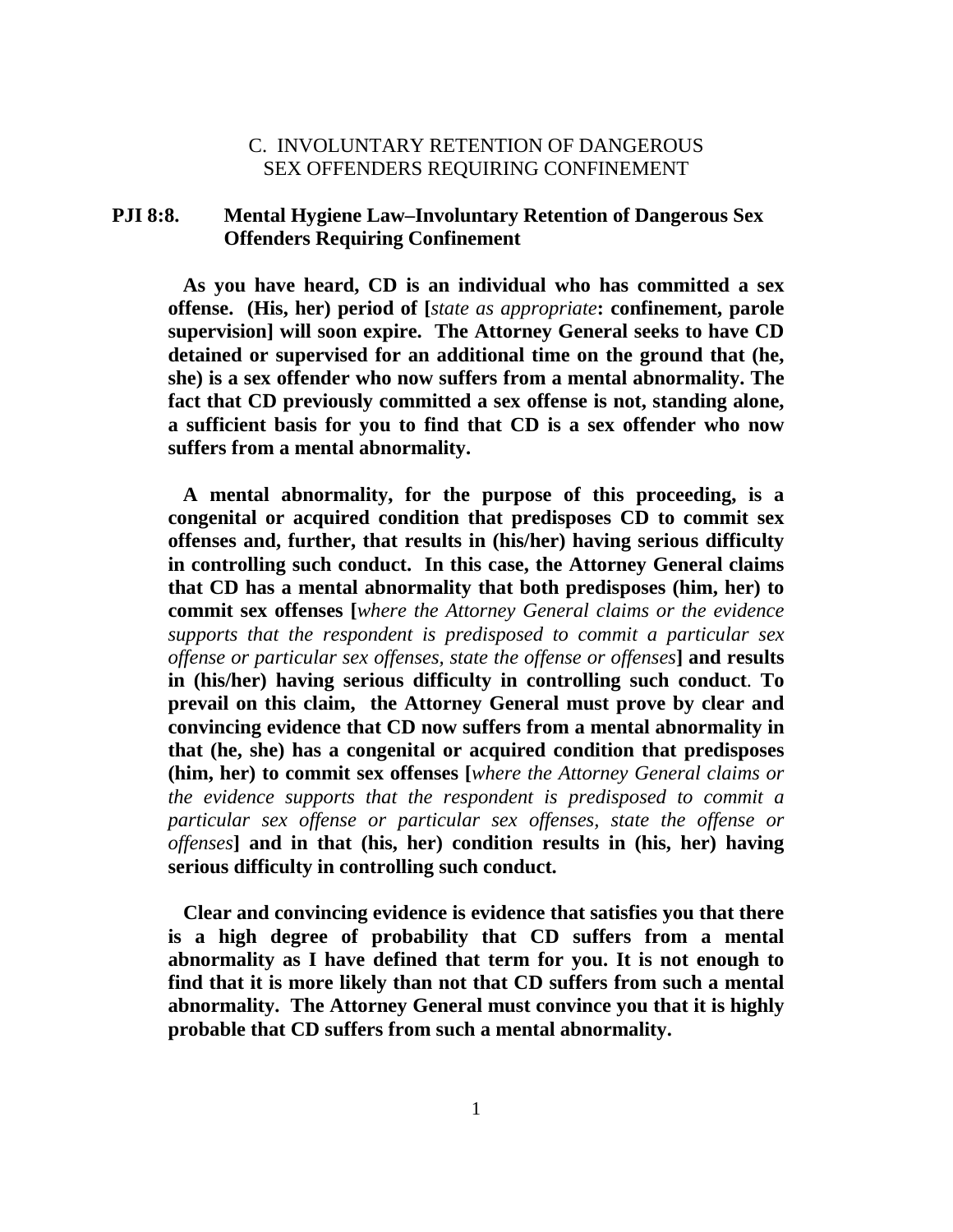**In deciding whether CD suffers from such a mental abnormality, you should consider all evidence offered by both sides. [***Where the court finds that the respondent refused to cooperate with the psychiatric examiner, it shall, upon request, state:* **You may also consider the fact that CD did not cooperate with the (psychiatrist[s], psychologist[s]) who tried to examine (him, her).]** 

 **I am going to give you a verdict sheet that contains the following two questions:** 

 **Does CD now suffer from a mental abnormality in that (he, she) has a congenital or acquired condition that**

**(1) predisposes (him, her) to commit sex offenses [***where the Attorney General claims or the evidence supports that the respondent is predisposed to commit a particular sex offense or particular sex offenses, state the offense or offenses***]; and** 

**(2) results in (his, her) having serious difficulty in controlling such conduct? `** 

 **The two questions both require "yes" or "no" answers. All of you must agree on the answer to each part of the question answered. When you have all agreed on an answer, each of you will sign in the appropriate place to indicate your agreement. If your answer to either of these questions "no," then you will place your answer on the verdict sheet, proceed no further and report to the court.** 

#### **Comment**

Caveat 1: The foregoing charge should not be used in cases where the Attorney General claims that the respondent committed a "sexually motivated" "designated felony" before April 13, 2007, see  $\S$  10.03(g)(4), (p)(4). In those situations, PJI 8:8.1, infra, should be charged instead. Likewise, in cases where the respondent was charged with a sex offense but was found unfit to proceed and was committed to a psychiatric facility rather than tried, see CPL Art. 730; PJI 8:8.2, infra, rather than the above charge should be given.

Caveat 2: The jury should not be told, either by the lawyers or the court, that the court has previously found "probable cause to believe that the respondent is a sex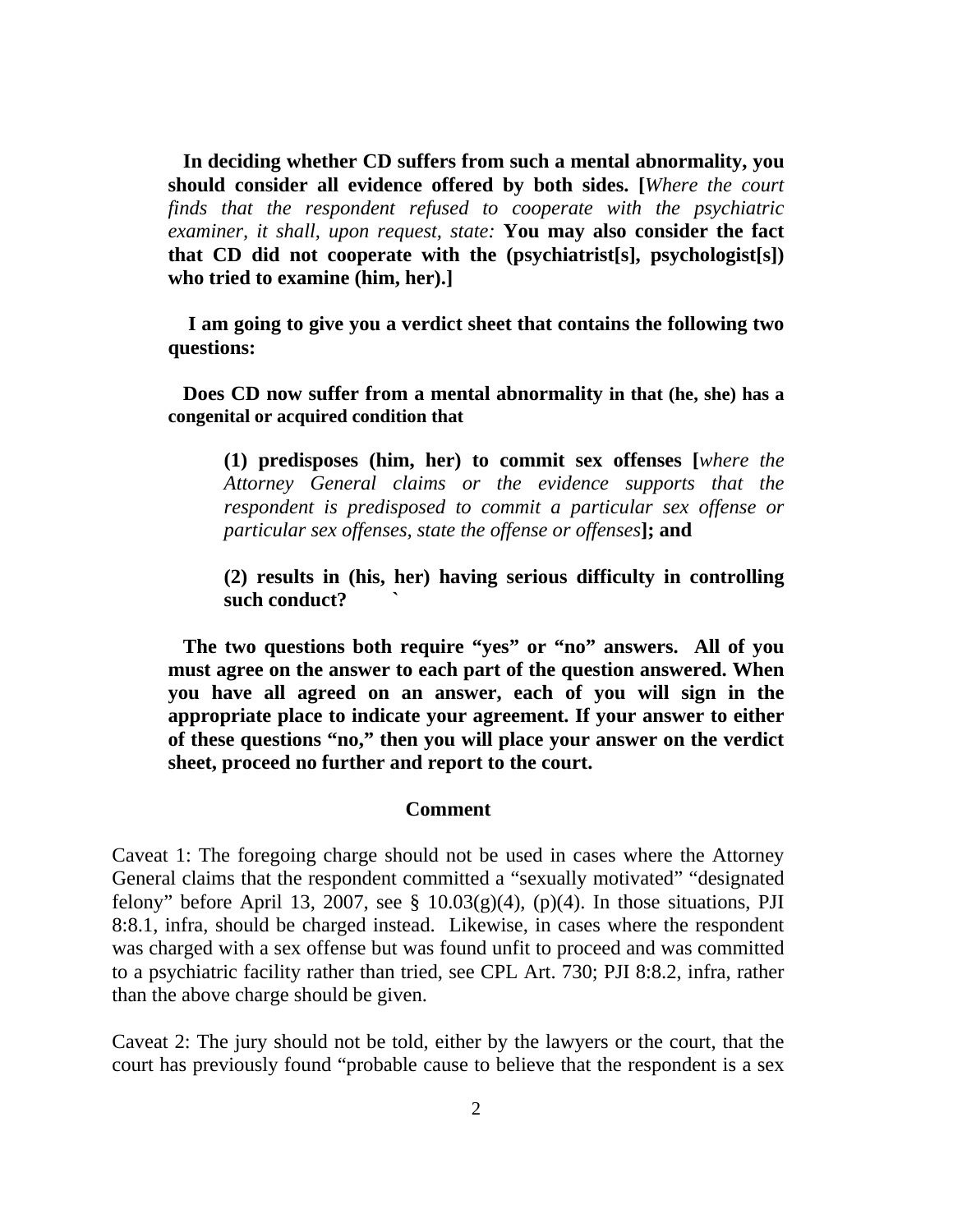offender requiring civil management," see Mental Hygiene Law § 10.06(g). Further, the jury should not be told about any of the following pretrial determinations: (1) the determination by the "multidisciplinary committee" designated by the Commissioner of Mental Health or the Commissioner of Mental Retardation and Developmental Disabilities that the respondent was a person who should be referred to a case review team for evaluation, see § 10.05(d); (2) the finding of the "case review team" that the respondent is a "sex offender requiring civil management," see § 10.05(e); (3) the finding of the psychiatric examiner, if any, that the respondent has a "mental abnormality," see  $\S$  10.05(g); (4) the finding of the "case review team," if any, that the respondent was convicted of a "designated felony" before April 13, 2007 that was "sexually motivated," see §  $10.05(g)$ ; and  $(5)$  the determination by the Attorney General, if any, that "the protection of public safety" required that the respondent be detained pursuant to a "securing petition" in advance of a probable cause hearing, see § 10.06(f). Finally, while the identity of any victims of CD's offenses may not be disclosed to the respondent's psychiatric examiner absent a showing of good cause, see § 10.08(b), and the respondent may not subpoena the victim or alleged victim without a court order issued for good cause shown, see § 10.08(g), the victim's identity and/or testimony may well become relevant at a MHL Article 10 trial. Thus, there are situations in which the victim's identity may need to be disclosed and the victim may need to appear at the trial.

Caveat 3: The charge defines "mental abnormality," in part, as a "congenital or acquired condition that predisposes [the respondent] to commit sex offenses," but it does not list the specific crimes that are classified as "sex offenses" in MHL § 10.03(p). The statutory definition of "sex offense" was omitted because it refers to the relevant Penal Law provisions and rendition to the jury of all of the numerous possible listed crimes could lead to prejudice or confusion. However, there may be cases in which the evidence of the respondent's predisposition to commit sex offenses includes examples of sexual misconduct not rising to the level of the felonies enumerated in § 10.03(p) (e.g., third-degree incest, see Penal Law § 130.25, or forcible touching, see id § 130.52). While such evidence may be relevant, it also may create a risk that the jury will infer, mistakenly, that the respondent has a "mental abnormality" solely because the respondent has a condition that creates a predisposition to engage in the non-enumerated sexual misconduct. Where such a risk exists, the court should make clear that a finding of "mental abnormality" can be made only if the evidence establishes that the respondent has a condition that predisposes him or her to commit one or more of the serious "sex offenses" delineated in  $\S$  10.03(p).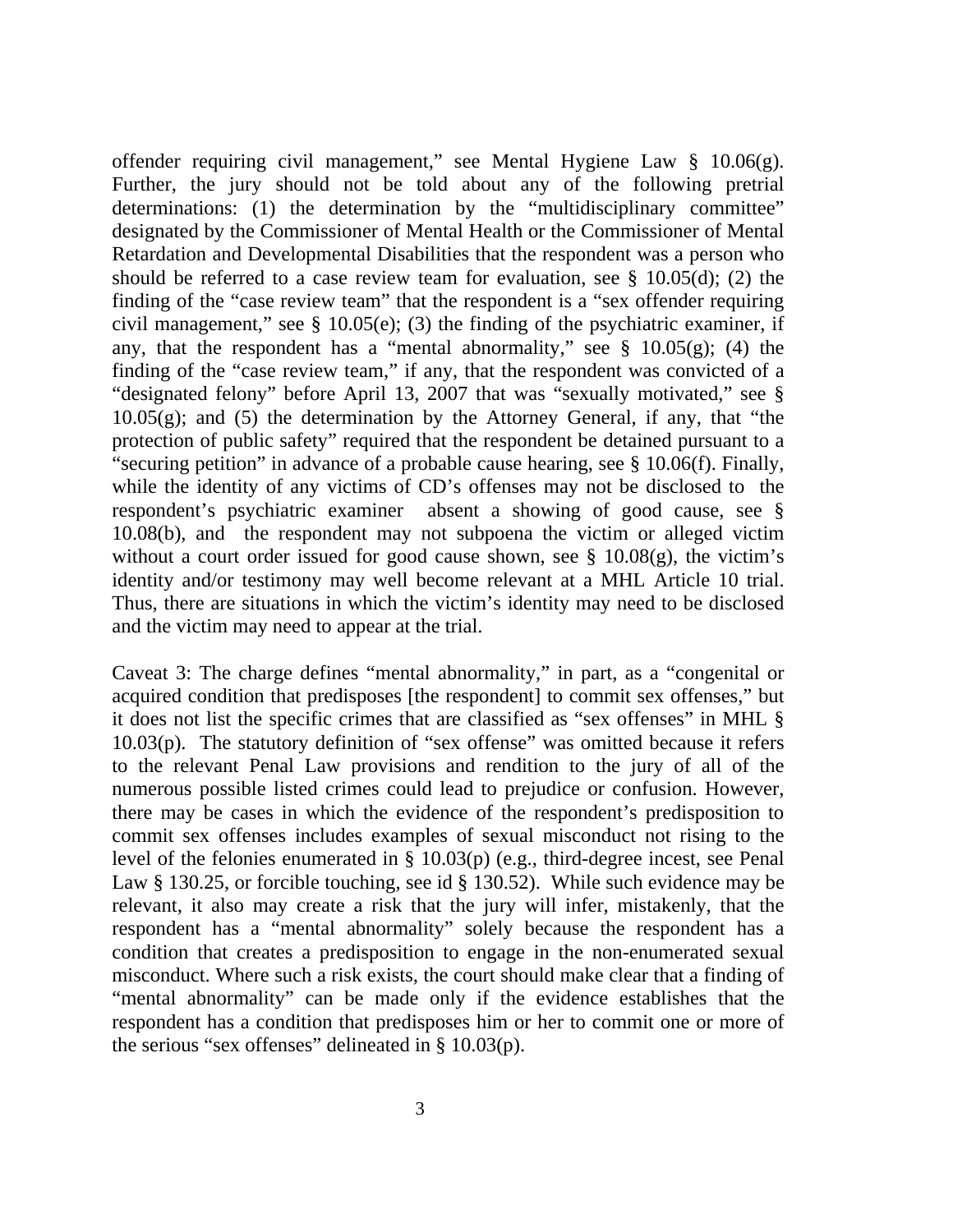Based on Mental Hygiene Law §10.03, 10.07.

## **I. In General**

## A. Background

 Article 10 of the Mental Hygiene Law, which became effective on April 13, 2007, represents a legislative effort to address the dangers to society posed by recidivist sex offenders through a comprehensive system of required treatment and, in some cases, involuntary civil commitment, see Mental Hygiene Law (MHL) § 10.01; L 2007, ch 7, § 52. Before the statute's enactment, the State attempted to use the involuntary civil commitment procedures delineated in MHL Article 9 to transfer previously convicted, potential recidivist sex offenders directly from prison to mental health facilities. However, these efforts were rebuffed by the Court of Appeals, which held that the individuals in question were entitled to notice and pre-commitment hearings in Supreme Court to evaluate the need for their continued commitment, State ex rel. Harkavy v Consilvio, 7 NY3d 607, 825 NYS2d 702, 859 NE2d 508 ("Harkavy I"); see State ex rel. Harkavy v Consilvio, \_\_ NY3d \_\_, \_\_ NYS2d \_\_, \_\_ NE2d \_\_, 2007 WL 1594049 ("Harkavy II"). The Court recognized that the existing alternative statutory provision for committing prisoners to psychiatric facilities, Correction Law § 402, was not specifically designed to address sex offenders with mental illnesses that made them predisposed to offend, Harkavy I, supra; see Harkavy II, supra. Nevertheless, "in the absence of a clear legislative directive in regard to inmates nearing their release from incarceration," the Court held that the procedural steps outlined in Correction Law § 402 should be used to commit potential recidivist sex offenders who were nearing completion of or had just completed their prison sentences, Harkavy I, supra. The legislative void identified in Harkavy I was filled by the enactment of MHL Article 10, see Harkavy II, supra.

 The Court of Appeals has not yet expressed a view on the propriety of the standards and procedures delineated in MHL Article 10, see State ex rel. Harkavy v Consilvio, \_\_ NY3d \_\_, \_\_ NYS2d \_\_, \_\_ NE2d \_\_, 2007 WL 1594049. However, the United States Supreme Court has held that civil commitment statutes may be upheld against substantive due process challenges where the state is required to show an element of dangerousness coupled with a showing of mental illness or mental abnormality, Heller v Doe, 509 US 312, 113 S Ct 2637. Additionally, the Supreme Court has rejected a substantive due-process challenge to a similar state statute authorizing post-incarceration custodial commitment of individuals convicted of "sexually violent" crimes who suffer from "mental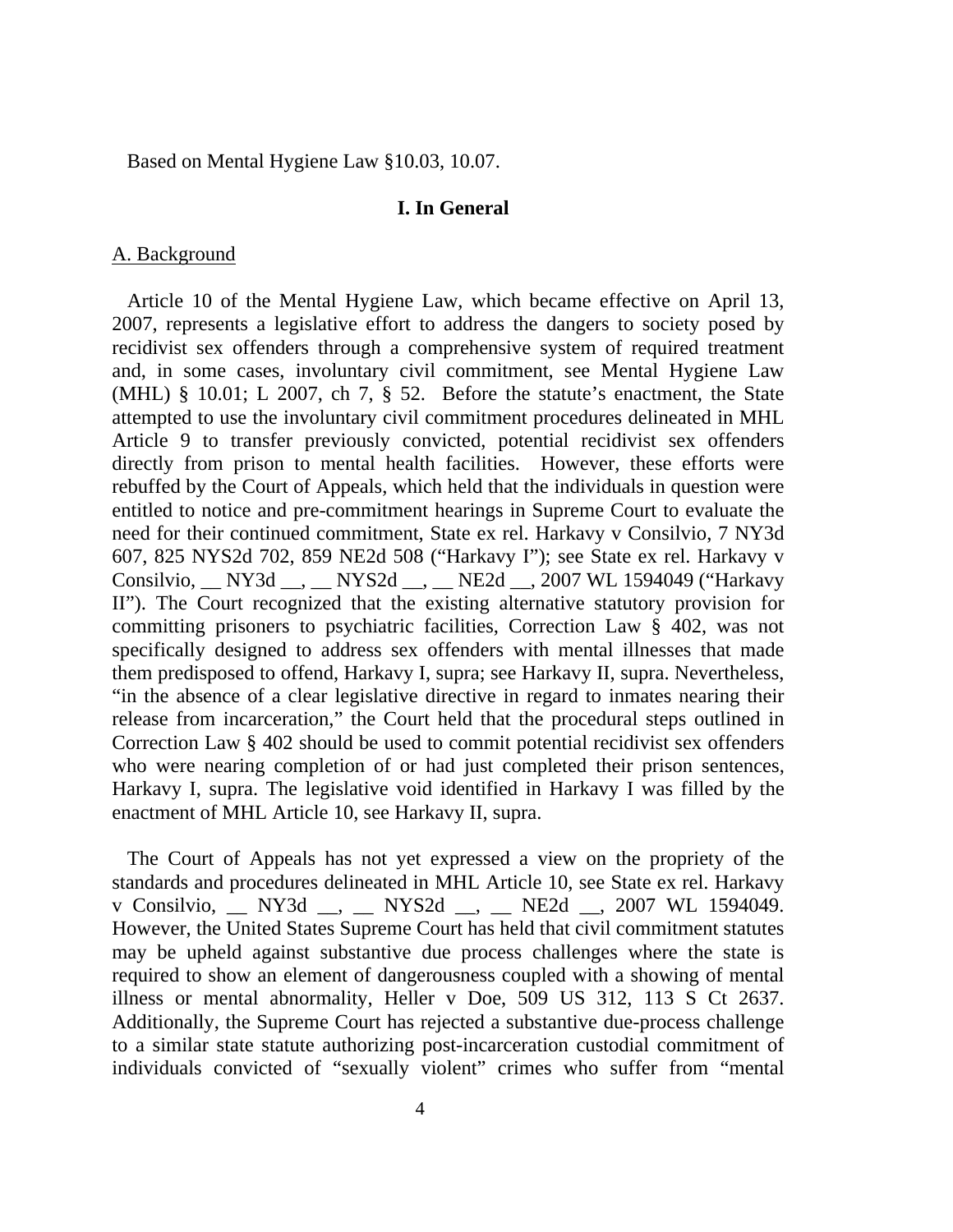abnormalit[ies]" and have been deemed likely to re-offend, Kansas v Hendricks, 521 US 346, 117 S Ct 2072. Although the statute challenged in Hendricks (unlike New York's statute) required proof "beyond a reasonable doubt" that the individual was a "sexually violent predator," the Supreme Court concluded that the confinement it authorized was civil rather than criminal in nature and, consequently, its application to individuals whose "sexually violent" crimes occurred before the statute's enactment did not violate the federal constitutional prohibition against ex post facto laws. Moreover, the additional confinement did not offend federal double-jeopardy principles, id. The Supreme Court further indicated in Hendricks that involuntary commitment statutes containing "proper procedures and evidentiary standards" may be upheld if they require proof of the individual's danger to self or others and such proof is "coupled . . . with the proof of some additional factor, such as 'mental illness or 'mental incapacity,'" see Kansas v Crane, 534 US 407, 122 S Ct 867.

 With respect to the "mental illness" or "mental incapacity" element, the Supreme Court held in Kansas v Hendricks, 521 US 346, 117 S Ct 2072, that the state's definition of the "mental abnormality," <u>i.e.</u>, "a congenital or acquired condition affecting the emotional or volitional capacity which predisposes the person to commit sexually violent offenses in a degree constituting such person a menace to the health and safety of others," KSA § 59-29a02(b), satisfied the requirements of substantive due process. In a subsequent review of the same statute, the Supreme Court stated that a civil confinement statute will be upheld if the "mental abnormality" element requires proof of the individual's "serious difficulty in controlling behavior," Kansas v Crane, 534 US 407, 122 S Ct 867. The Crane Court construed Kansas's "mental abnormality" element to include such a requirement. Significantly, New York's MHL Article 10 defines a "mental abnormality," as "a congenital or acquired condition, disease or disorder that affects the emotional, cognitive, or volitional capacity of a person in a manner that predisposes him or her to the commission of conduct constituting a sex offense and that results in that person having serious difficulty in controlling such conduct," MHL § 10.03(i).

### B. Overview of Statutory Scheme

 Entitled the Sex Offender Management and Treatment Act, the statute is based on a legislative finding that "some sex offenders have mental abnormalities that predispose them to engage in repeated sex offenses," MHL § 10.01(b). Consequently, the Legislature prescribed a detailed set of procedures, standards and modalities for long-term treatment and supervision of such offenders,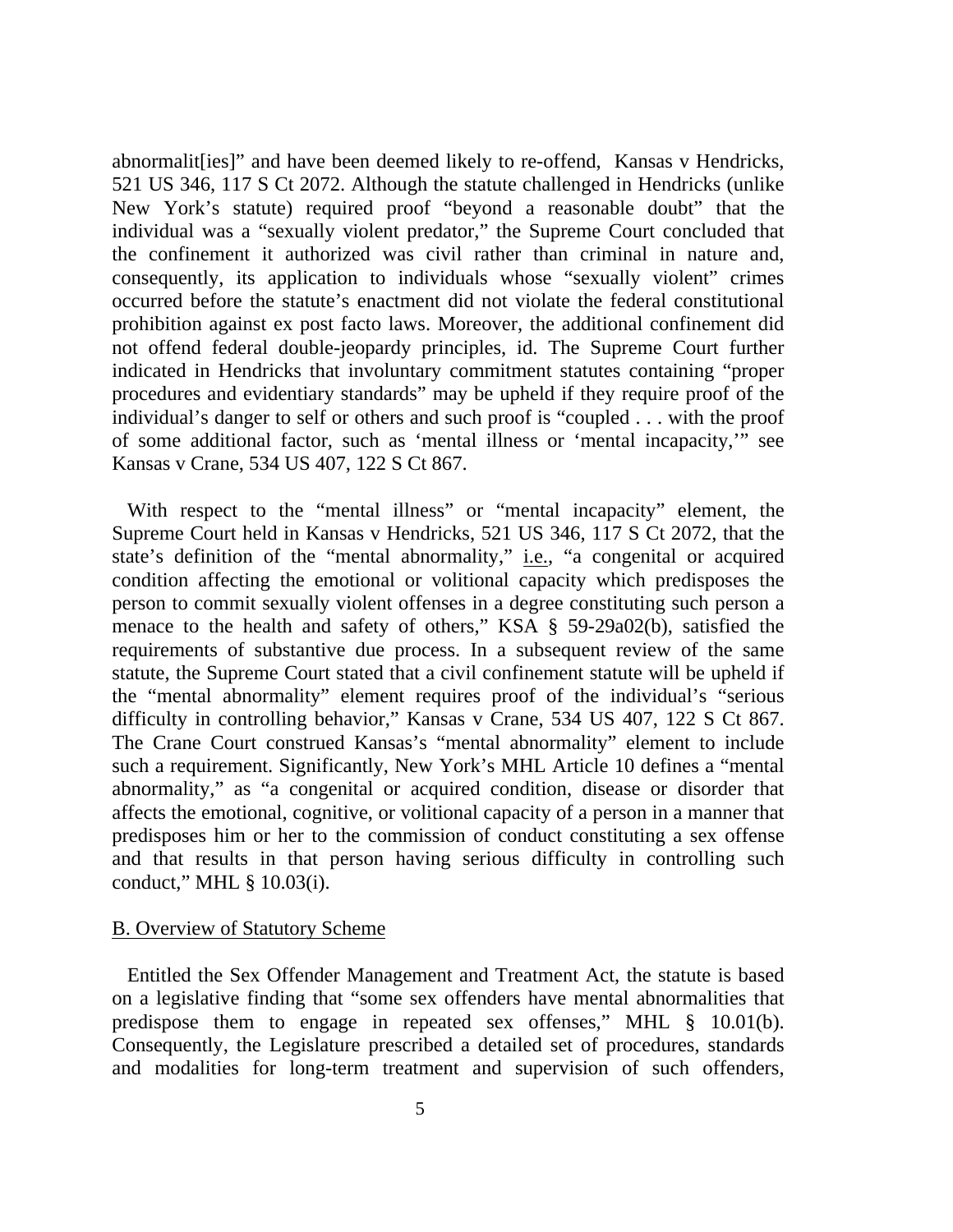including, "in extreme cases," extended civil confinement after expiration of the offender's term of incarceration, id. A comprehensive discussion of the statute, particularly its administrative mandates and its provisions amending the Executive Law, the Penal Law, the Criminal Procedure Law, the Correction Law, the Family Court Act, the Judiciary Law and the County Law, is beyond the scope of this Comment.

 Briefly, the statute provides for continued custodial detention or close postrelease supervision for convicted sex offenders who are deemed likely to reoffend, i.e., those found to be "sex offenders requiring civil management," MHL § 10.03(q). The statute divides this classification into two sub-groups. Sex offenders who are deemed most likely to reoffend are treated as "dangerous sex offenders requiring confinement," see § 10.03(e). Offenders who do not fall into this category but are nevertheless deemed to suffer from a "mental abnormality" entailing "serious difficulty" in controlling their own conduct, see § 10.03(i), may be released into the community, but only with "strict and intensive supervision," see § 10.03(r).

 Under the statutory scheme, a person made subject to a proceeding under MHL Article 10 is entitled to a twelve-person jury trial on the question whether he or she is a sex offender who "suffers from a mental abnormality," § 10.07(b), (d); CPL 270.05. If the jury finds that the offender does fall within that category, the further determination whether the offender is one "requiring confinement" or is instead one requiring "strict and intensive supervision" must be made by the court, MHL § 10.07(f). The preliminary and post-trial procedures, as well as the mandated procedures for trials, are discussed below.

#### **II. Statutory Definitions**

### A. Detained Sex Offender

## *1. In General*

 MHL Article 10 applies to "detained sex offenders." "Detained sex offenders" are defined in the statute as "person[s] who [are] in the care, custody, control or supervision of an agency with jurisdiction, with respect to a sex offense [i.e., one of the crimes listed in § 10.03(p)] or a designated felony  $[i.e.,$  one of the crimes listed in § 10.03(f)]," § 10.03(g). More particularly, the statute lists the following groups of individuals as "detained sex offenders": (1) persons convicted of a sex offense who are currently serving sentences or are subject to parole supervision for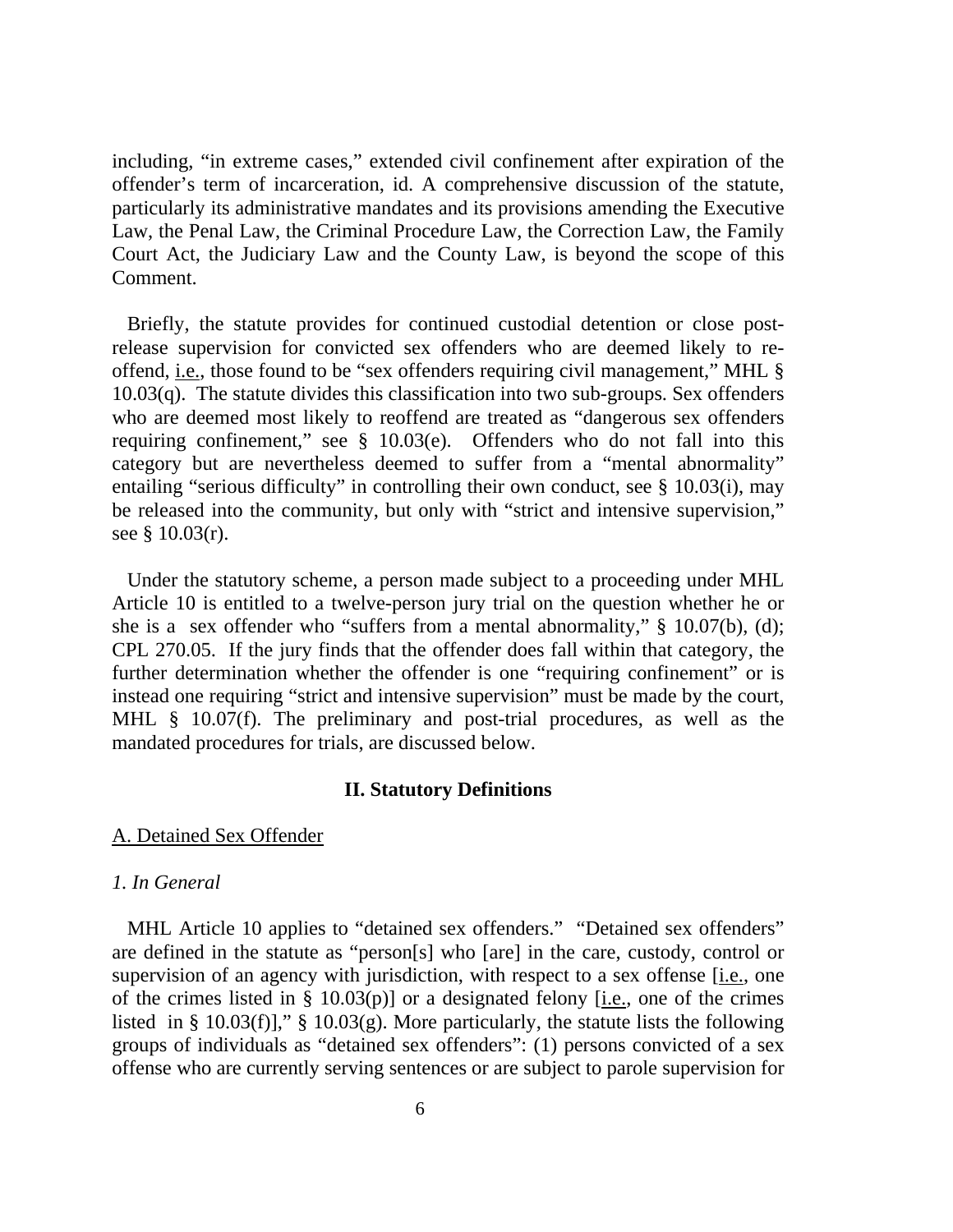those offenses or "related" offenses (i.e., offenses that were prosecuted as part of the same criminal action, were part of the same criminal transaction or were part of the bases of the orders of commitment received by the corrections department in connection with the person's current incarceration); (2) persons who have engaged in and been charged with sex offenses, have been determined to be "incapacitated . . . with respect to that offense" and have been committed to custody pursuant to Article 730 of the Criminal Procedure Law; (3) persons charged with sex offenses who have been found not responsible for such offenses by reason of mental disease or defect; (4) persons convicted of designated felonies that were committed prior to the effective date of the statute and that were "sexually motivated " (i.e., felonies "committed in whole or substantial part for the purpose of direct sexual gratification of the actor"); (5) persons convicted of sex offenses who are (or were at any time after September 1, 2005) patients in a hospital operated by the Office of Mental Health or were admitted pursuant to MHL Article 9 or Correction Law § 402; and (6) persons determined to be sex offenders requiring civil management pursuant to MHL Article 10, see §  $10.03(g)(1)-(6)$ , (1), (s).

### *2. Sexually Motivated Designated Felonies Committed Before April 13, 2007*

 In most cases, there will be no question that the respondent's crime was a "sex offense," since MHL § 10.03(p) defines that term to include crimes corresponding to certain specific felonies set forth in the Penal Law (Penal Law §§ 130.25, 130.30, 130.35, 130.40, 130.45, 130.50, 130.53, 130.65, 130.65-a, 130.66, 130.67, 130.70, 130.75, 130.80, 130.85, 130.90, 130.91, 130.95, 130.96, 230.06, 255.26, 255.27, as well as felony-level conspiracies, see Penal Law Art. 105, and attempts to commit the listed crimes, see id §§ 110.00, 110.05). However, the statute adds a new category of "sex offenses," which will require a determination by the trier of fact, i.e., "sexually motivated" "designated feloni[es]" committed prior to April 13, 2007, see MHL § 10.03(p)(4).

MHL § 10.03(f) lists the crimes to be treated as "designated felon[ies]." A "designated felony" constitutes a "sex offense" if it was "sexually motivated." "'Sexually motivated' means that the act or acts constituting a designated felony were committed in whole or in substantial part for the purpose of direct sexual gratification of the actor," id  $\S$  10.03(s).

 In cases where the Attorney General claims that the respondent committed a "designated felony" that was sexually motivated and occurred before April 13, 2007, the following charge should be given instead of PJI 8:8. This charge should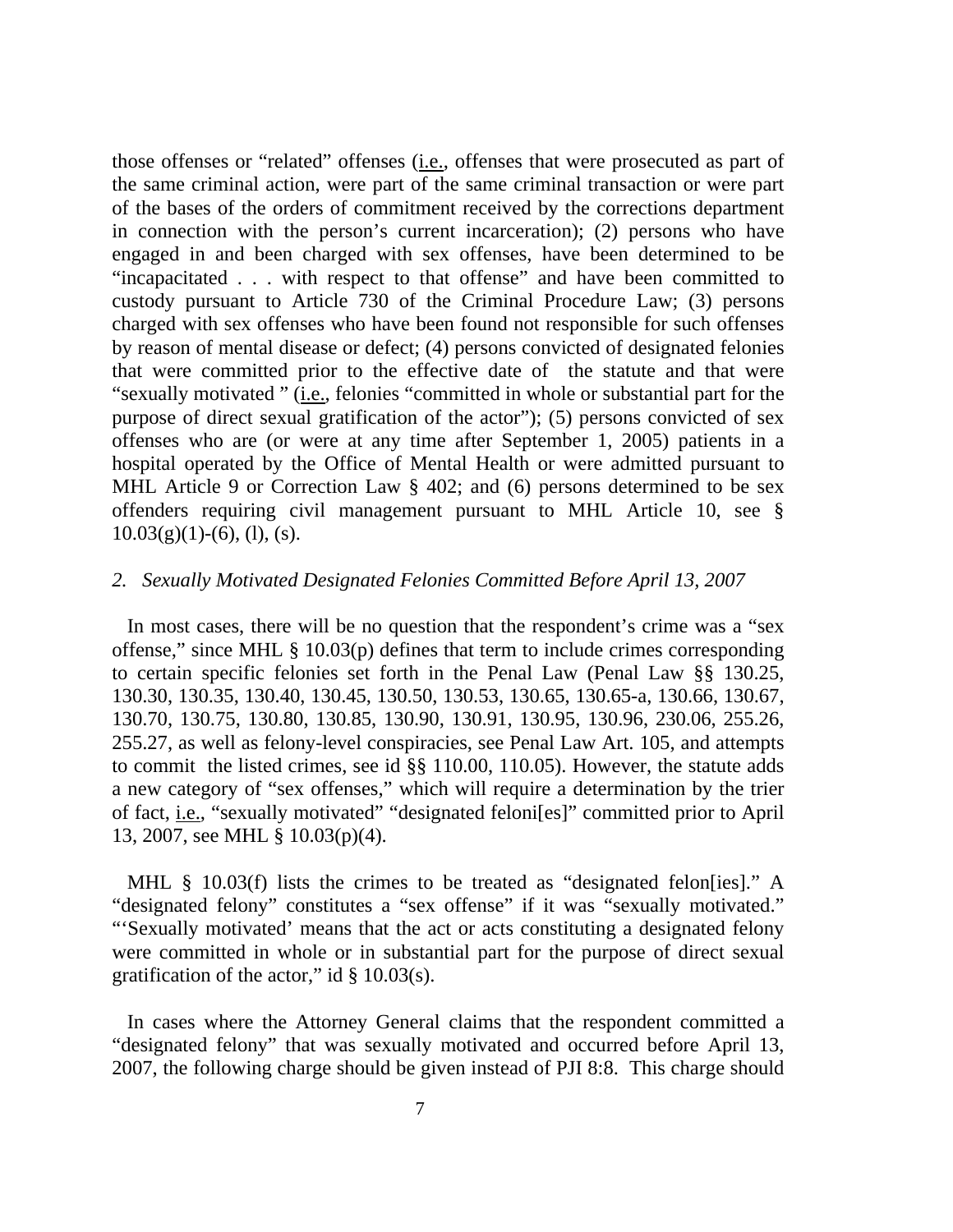not be given in cases involving alleged "sexually motivated" "designated felonies" committed after that date. In those cases, the respondent will have previously been tried and sentenced under the new Penal Law provisions that were adopted along with MHL Article 10, see Penal Law §§ 10.00(18), 30.00(2), 60.13, 70.80(1)(b), 70.80(3), 70.80(7), 130.91, 130.92, and will thus be a "sex offender" as a matter of law, see §  $10.03(g)(1)$ , (p)(1).

#### **PJI 8:8.1**

 **As you have heard, CD has committed the crime of [***state designated felony specified in petition***], and the Attorney General claims that the conduct was sexually motivated. CD's period of (confinement, parole supervision) will soon expire. The Attorney General seeks to have CD detained or supervised for an additional time on the ground that (he, she) is a sex offender who now suffers from a mental abnormality.** 

**A crime is "sexually motivated" when the acts were committed in whole or substantial part for the purpose of direct sexual gratification of the offender. A "mental abnormality," for purposes of this proceeding, is a congenital or acquired condition that predisposes CD to commit sex offenses and, further, that results in (his, her) having serious difficulty in controlling such conduct.**

**The Attorney General must prove, by clear and convincing evidence (1) that CD's crime of [***state designated felony specified in petition***] was sexually motivated in that it was committed in whole or substantial part for the purpose of (his, her) direct sexual gratification and (2) that (he, she) now suffers from a mental abnormality in that (he, she) has a congenital or acquired condition that both predisposes (him, her) to commit sex offenses [***where the Attorney General claims or the evidence supports that the respondent is predisposed to commit a particular sex offense or particular sex offenses, state the offense or offenses***] and results in (his, her) having serious difficulty in controlling such conduct. Even if you find that CD's crime of [***state designated felony specified in petition***] was sexually motivated, that fact is not, standing alone, a sufficient basis for you to find that CD is a sex offender who now suffers from a mental abnormality.**

 **Clear and convincing evidence is evidence that satisfies you that there is a high degree of probability that CD's crime of [***state designated*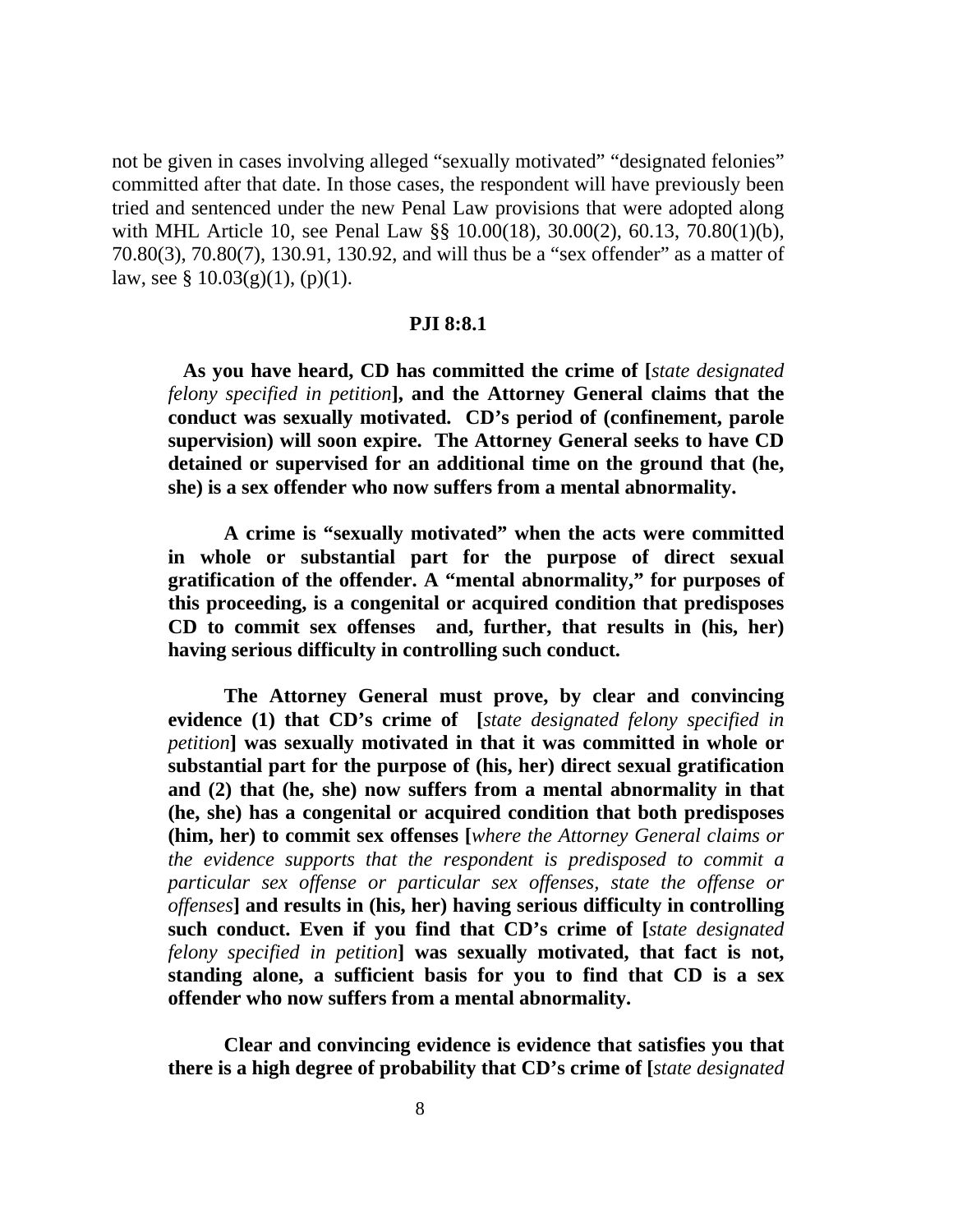*felony specified in petition***] was sexually motivated and that CD now suffers from a mental abnormality as I have defined those terms for you. It is not enough to find that it is more likely than not that CD's crime of [***state designated felony specified in petition***] was sexually motivated or that it is more likely than not that CD is now suffering from a mental abnormality. The Attorney General must convince you that it is highly probable (1) that CD's crime of [***state designated felony specified in petition***] was sexually motivated in that it was committed in whole or substantial part for the purpose of (his, her) direct sexual gratification, and (2) that CD now suffers from a mental abnormality in that (he, she) has a congenital or acquired condition that both predisposes (him, her) to commit sex offenses [***where the Attorney General claims or the evidence supports that the respondent is predisposed to commit a particular sex offense or particular sex offenses, state the offense or offenses***] and results in (his, her) having serious difficulty in controlling such conduct.** 

**In deciding whether CD suffers from a mental abnormality, you should consider all evidence offered by both sides. [***Where the court finds that the respondent refused to cooperate with the psychiatric examiner, it shall, upon request, state:* **You may also consider the fact that CD did not cooperate with the (psychiatrist[s], psychologist[s]) who tried to examine (him, her).]** 

 **I am going to give you a verdict sheet that contains the following questions:** 

 **(1) Was CD's crime of [***state designated felony specified in petition***] sexually motivated in that it was committed in whole or substantial part for the purpose of (his, her) direct sexual gratification?** 

**(2) Does CD now suffer from a mental abnormality in that (he, she) has a congenital or acquired condition that** 

**(1) predisposes (him, her) to commit sex offenses [***where the Attorney General claims or the evidence supports that the respondent is predisposed to commit a particular sex offense or particular sex offenses, state the offense or offenses***]; and** 

**(2) results in (his, her) having serious difficulty in controlling such conduct? `**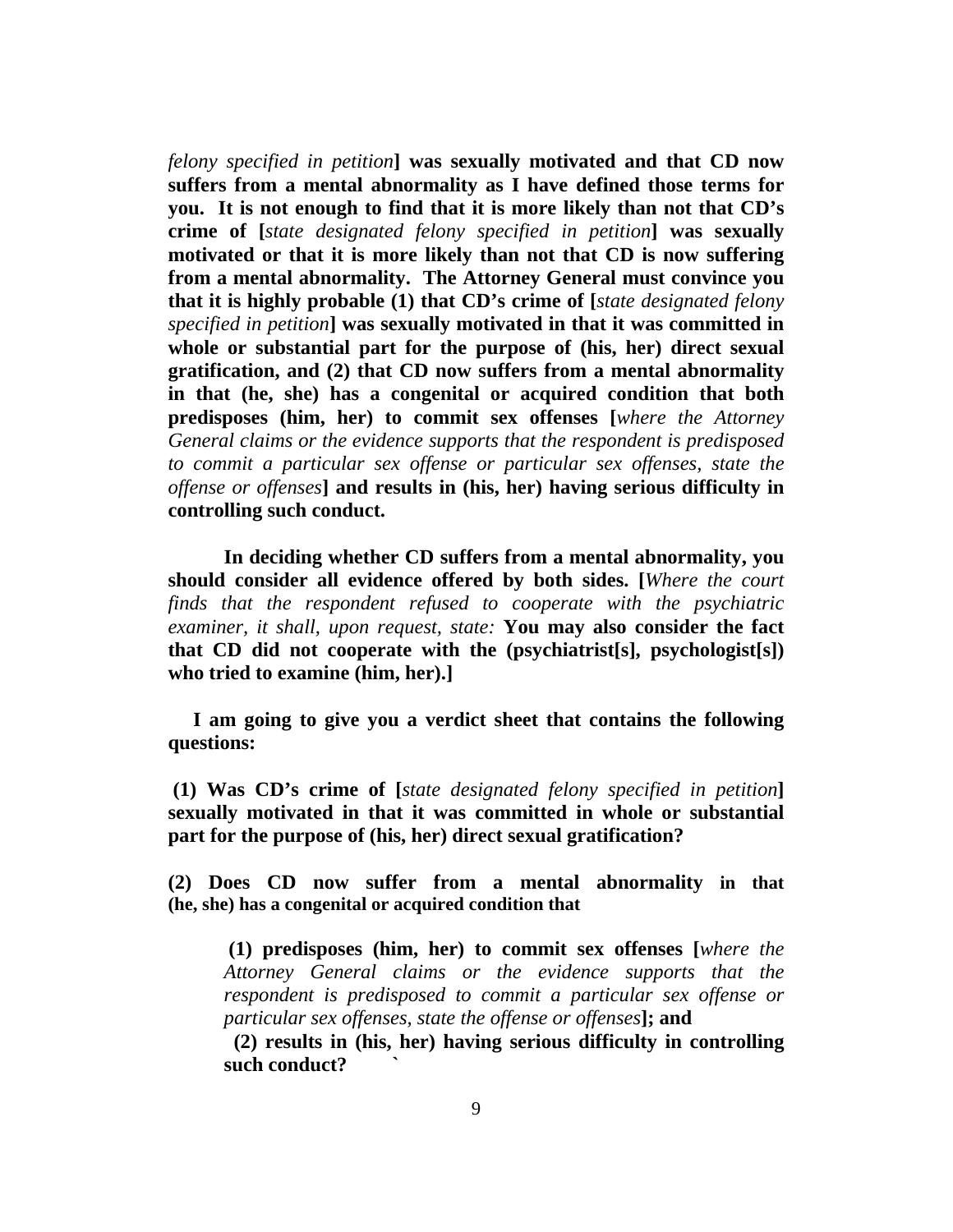**The questions require "yes" or "no" answers. All of you must agree on the answer to each question answered. When you have all agreed on the answer to a question, each of you will sign in the appropriate place to indicate your agreement. If your answer to any question is "no," then you will place your answer on the verdict sheet, proceed no further and report to the court.** 

# *3. Sex Offenders Who Were Not Convicted But Were Previously Committed Under CPL Article 730*

There is a second category of "detained sex offenders" that requires a determination by the factfinder. Under MHL  $\S$  10.03(g)(2), the term "detained sex offender" includes "[a] person charged with a sex offense who has been determined to be an incapacitated person with respect to that offense and has been committed pursuant to [CPL Article 730], but did engage in the conduct constituting such offense." In cases arising under this provision, the Attorney General's burden of proving that the respondent suffers from a "mental abnormality" is augmented by the additional burden of proving all of the elements of the substantive Penal Law offense with which the respondent was originally charged. Where applicable, the Attorney General may also have to overcome any available defenses and affirmative defenses that the respondent may advance. Although the standard of proof in a criminal trial would be proof beyond a reasonable doubt, the statute provides for the use of the "clear and convincing evidence" standard of proof, MHL § 10.07(d).

 In cases involving respondents detained pursuant to CPL Article 730, the following charge should be given instead of PJI 8:8. Notably, where the prior charged offense is an allegedly "sexually motivated" "designated felony," see MHL § 10.03(f), (g) (4), the Attorney General must, in addition to proving that the respondent "engage[d] in conduct constituting the offense" and is currently suffering from a "mental abnormality," prove that the previous conduct was "sexually motivated" as that term is defined in MHL § 10.03(s). In that event, the following charge must be adapted to include that additional element, see PJI 8:8.1.

 The pattern instruction set forth below does not include charges on the substantive elements of the various crimes with which the respondent may have been charged before his or her commitment. Such charges, which involve the substantive criminal law, are beyond the scope of this discussion. For purposes of this chapter, it should suffice to note that the elements of the offenses are set forth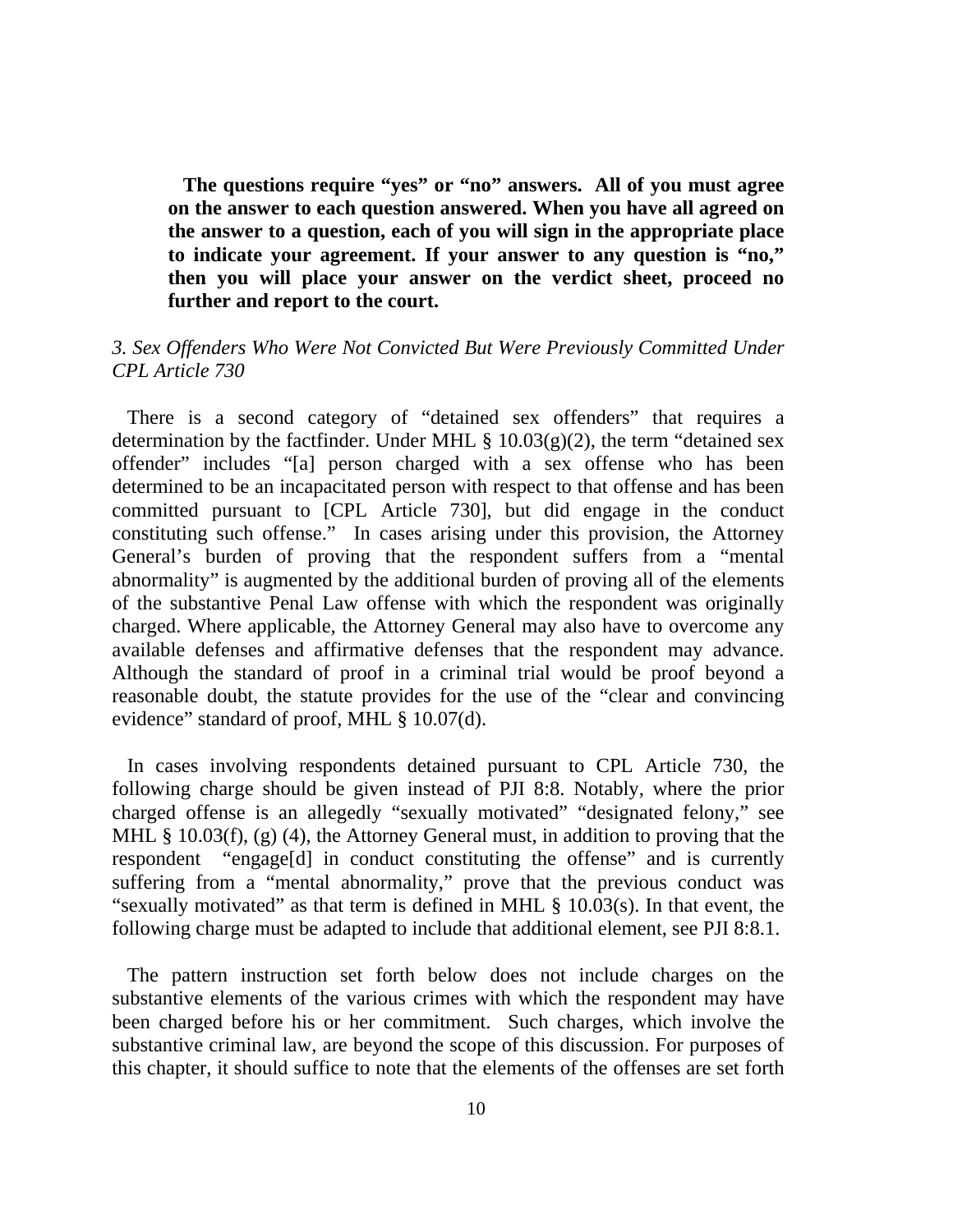in the relevant provisions of the Penal Law and the case law interpreting those provisions, both of which should be consulted in constructing the court's charge. Appropriate charges may be found in Criminal Jury Instructions (CJI2d), an online publication by the New York Office of Court Administration, Committee on Criminal Jury Instructions.

## **PJI 8:8.2**

 **As you have heard, CD was previously charged with committing the offense(s) of [***state sex offense(s) specified in petition***]. (He, she) has not been tried on (that, those) charge(s) because (he, she) was found to be unable to stand trial as a result of an incapacity and was instead committed to a state psychiatric facility. The Attorney General seeks to have CD further detained or supervised for an additional time on the ground that (he, she) committed a sex offense and is a sex offender who suffers from a mental abnormality. The fact that CD was previously found to be incapacitated and was committed to a psychiatric facility is not, standing alone, a sufficient basis for you to find that CD is a sex offender who now suffers from a mental abnormality.** 

 **The Attorney General must prove by clear and convincing evidence that CD engaged in conduct constituting the offense(s) of [***state sex offense(s) specified in petition***]. To meet this burden, the Attorney General must prove, by clear and convincing evidence, that [***state elements of sex offense(s) specified in petition***].** 

 **Clear and convincing evidence is evidence that satisfies you that there is a high degree of probability that CD engaged in conduct constituting each and every element of the offense(s) of [***state sex offense(s) specified in petition***], that is, that (he, she) [***state elements of sex offense(s) specified in petition***]. It is not enough to find that it is more likely than not that CD engaged in conduct constituting some or all of the elements of the offense(s) of [***state sex offense(s) specified in petition***]. The Attorney General must prove that it is highly probable that CD engaged in conduct constituting each and every element of the offense(s) of [***state "sex offense(s)" specified in petition***].** 

 **If the Attorney General has not proved by clear and convincing evidence that CD previously engaged in conduct constituting each and**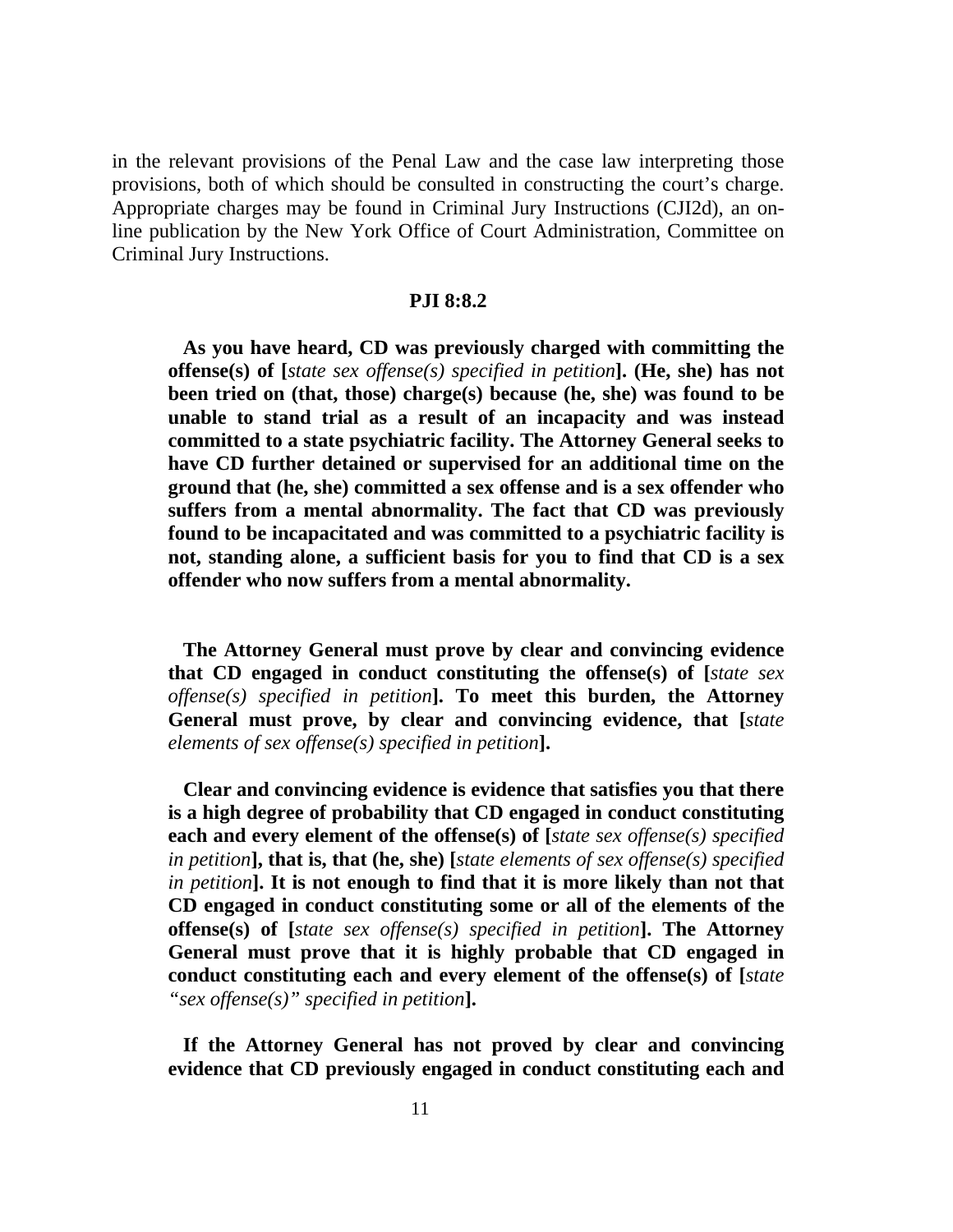**every element of the offense(s) of [***state sex offense(s) specified in petition***], you should proceed no further and report to the court. On the other hand, if you find that the Attorney General has proved by clear and convincing evidence that CD previously engaged in conduct constituting each and every element of the offense(s) of [***state sex offense(s) specified in petition***], you must go on to consider whether CD is now suffering from a "mental abnormality."** 

 **A mental abnormality, for purposes of this proceeding, is a congenital or acquired condition that predisposes CD to commit sex offenses and, further, that results in (his, her) having serious difficulty in controlling such conduct. The Attorney General must prove, by clear and convincing evidence, that CD now suffers from a mental abnormality in that (he, she) has a congenital or acquired condition that predisposes (him, her) to commit sex offenses [***where the Attorney General claims or the evidence supports that the respondent is predisposed to commit a particular sex offense or particular sex offenses, state the offense or offenses***] and in that (his, her) condition results in (his, her) having serious difficulty in controlling such conduct.** 

 **Once again, clear and convincing evidence is evidence which satisfies you that there is a high degree of probability that CD now suffers from a mental abnormality. It is not enough to find that it is more likely than not that CD now suffers from a mental abnormality. The Attorney General must prove that it is highly probable that CD now suffers from a mental abnormality in that (he, she) has a congenital or acquired condition that both predisposes (him, her) to commit sex offenses [***where the Attorney General claims or the evidence supports that the respondent is predisposed to commit a particular sex offense or particular sex offenses, state the offense or offenses***] and results in (his, her) having serious difficulty in controlling such conduct.** 

**In deciding whether CD suffers from a mental abnormality, you should consider all evidence offered by both sides. [***Where the court finds that the respondent refused to cooperate with the psychiatric examiner, it shall, upon request, state:* **You may also consider the fact that CD did not cooperate with the (psychiatrist[s], psychologist[s]) who tried to examine (him, her).]** 

 **I am going to give you a verdict sheet that contains the following**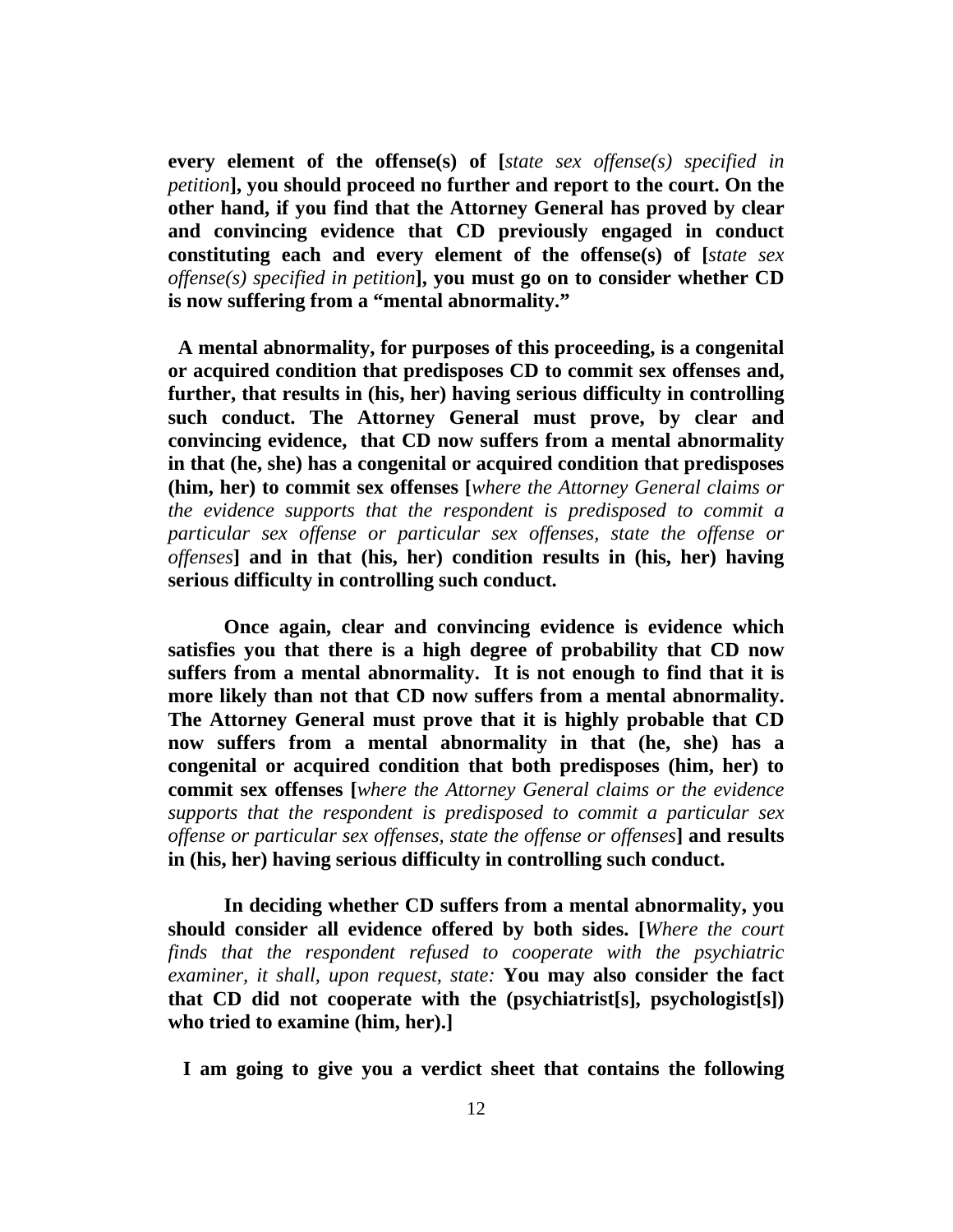#### **questions:**

 **(1) Did CD commit the offense of [***state sex offense(s) specified in petition***], in that (he, she) [***state elements sex offense(s) specified in petition***]?** 

 **(2) Does CD now suffer from a mental abnormality in that (he, she) has a congenital or acquired condition that**

**(1) predisposes (him, her) to commit sex offenses [***where the Attorney General claims or the evidence supports that the respondent is predisposed to commit a particular sex offense or particular sex offenses, state the offense or offenses***]; and** 

**(2) results in (his, her) having serious difficulty in controlling such conduct? `** 

 **The questions require "yes" or "no" answers. All of you must agree on the answer to each question answered. When you have all agreed on the answer to a question, each of you will sign in the appropriate place to indicate your agreement. If your answer to any question is "no," then you will place your answer on the verdict sheet, proceed no further and report to the court.** 

 **[***Where the offense specified in the petition is a designated felony that was allegedly sexually motivated, substitute the following:* **I am going to furnish you with a verdict sheet that contains the following questions:** 

 **(1) Did CD commit the crime of (***state designated offense[s] specified in petition***), in that (he, she) (***state elements of designated offense[s] specified in petition***)?** 

 **(2) If CD committed the crime of (***state designated offense(s) specified in petition***), was CD's conduct sexually motivated in that it was committed in whole or substantial part for the purpose of (his, her) direct sexual gratification?** 

 **(3) Does CD now suffer from a mental abnormality in that (he, she) has a congenital or acquired condition that**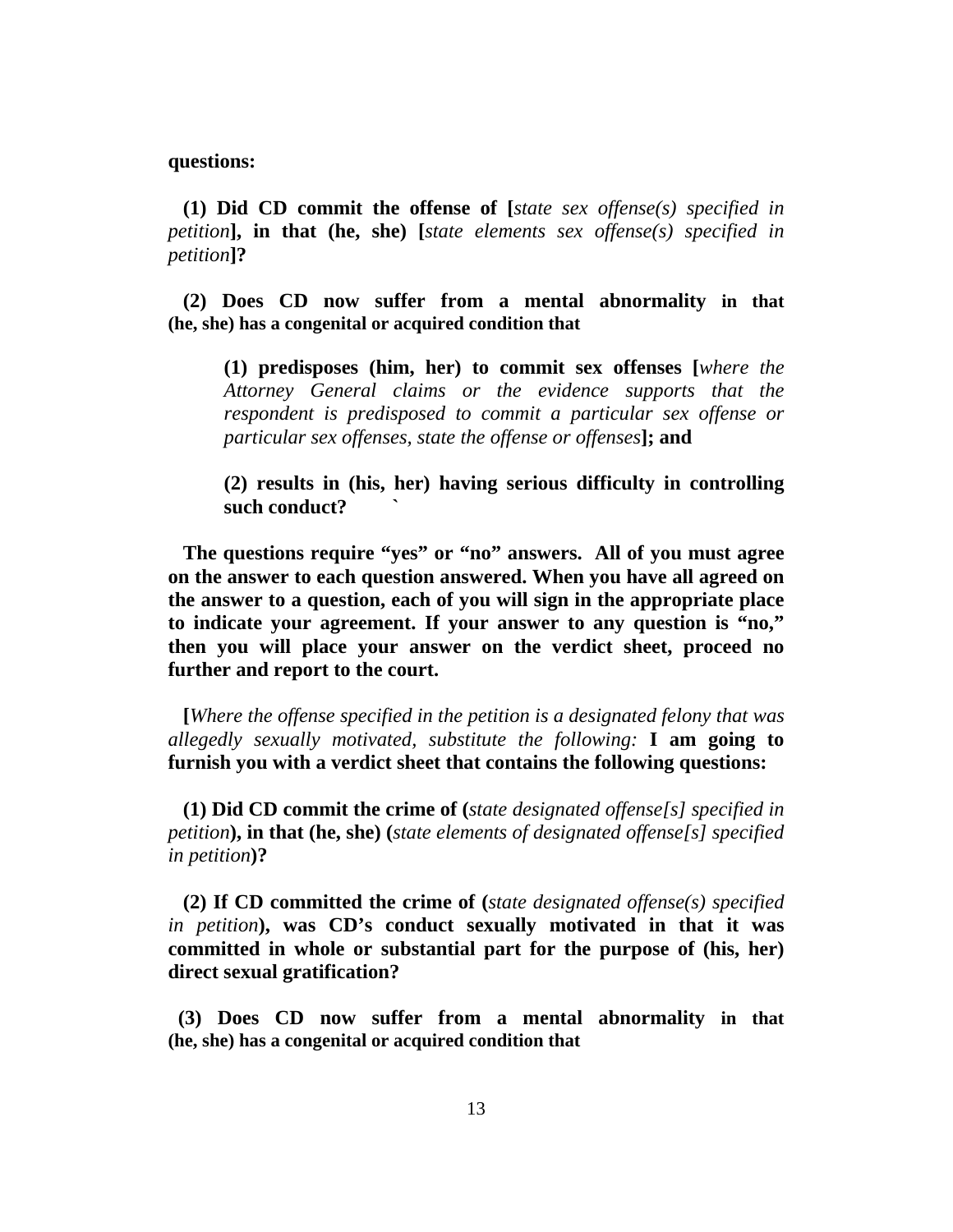**(1) predisposes (him, her) to commit sex offenses [***where the Attorney General claims or the evidence supports that the respondent is predisposed to commit a particular sex offense or particular sex offenses, state the offense or offenses***]; and** 

**(2) results in (his, her) having serious difficulty in controlling such conduct?** 

 **The questions require "yes" or "no" answers. All of you must agree on the answer to each question answered. When you have all agreed on the answer to a question, each of you will sign in the appropriate place to indicate your agreement. If your answer to any question is "no," then you will place your answer on the verdict sheet, proceed no further and report to the court.** 

### B. Mental Abnormality

 Under the statute, "a detained sex offender who suffers from a mental abnormality" is classified as a "sex offender requiring civil management," § 10.03(q). A "mental abnormality" is defined as "a congenital or acquired condition, disease or disorder that affects the emotional, cognitive, or volitional capacity of a person in a manner that predisposes him or her to the commission of conduct constituting a sex offense and that results in that person having serious difficulty in controlling such conduct," § 10.03(i). This definition is similar to the definition for "mental abnormality" used in a similar Kansas statute, KSA § 59- 29a02(b), and found in Kansas v Hendricks, 521 US 346, 117 S Ct 2072, to satisfy substantive due-process requirements, see Matter of State v Junco, NYS2d, 2007 WL 1345694.

# C. "Dangerous Sex Offender Requiring Confinement" and Dangerous Sex Offender Requiring Strict and Intensive Supervision"

 A "detained sex offender who suffers from a mental abnormality" may be either a "dangerous sex offender requiring confinement" or a "sex offender requiring strict and intense supervision," § 10.03(q). A "dangerous sex offender requiring confinement" is "a detained sex offender suffering from a mental abnormality involving such a strong predisposition to commit sex offenses, and such an inability to control behavior, that the person is likely to be a danger to others and to commit sex offenses if not confined to a secure treatment facility," § 10.03(e). A "sex offender requiring strict and intensive supervision" is "a detained sex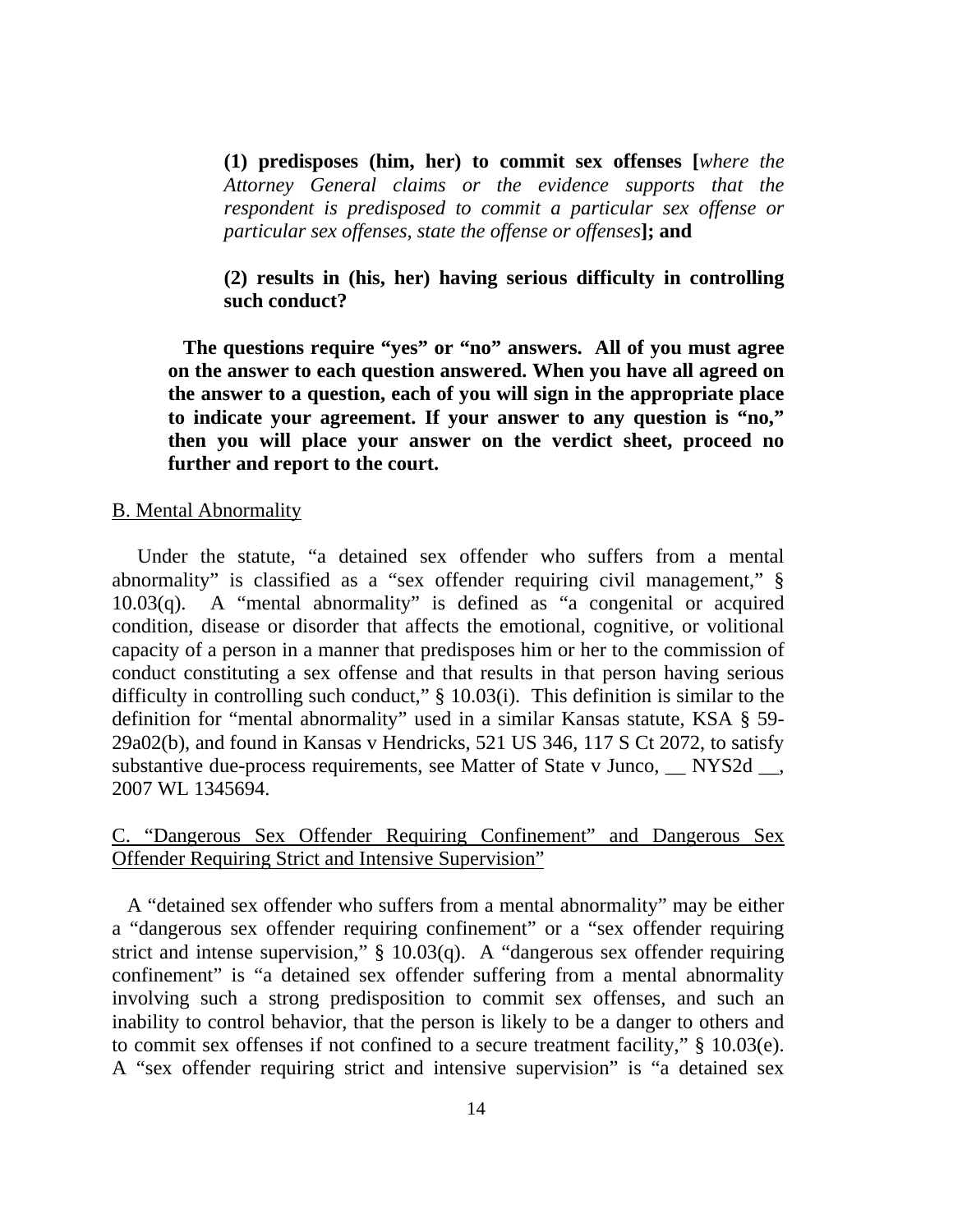offender who suffers from a mental abnormality but is not a dangerous sex offender requiring confinement," § 10.03(r).

# **III. Preliminary Procedures for Identifying "Sex Offenders Requiring Civil Management"**

## A. Pre-release Evaluation

When "a detained sex offender" as defined in MHL  $\S$  10.03(g) is nearing an anticipated release from custody, the "agency with jurisdiction" (i.e., the agency responsible for supervising the individual or releasing the individual from custody, see § 10.03[a]) must (or "may" if the "agency with jurisdiction" is the Division of Parole) give notice to the Attorney General and the Commissioner of Mental Health, § 10.05(b). Although such notice should be given at least 120 days before the anticipated release, the failure to give notice within such time period does not affect the validity of any subsequent proceedings based on the notice, § 10.05(b), 10.08(f).

 Once notice is given, a multidisciplinary committee designated by the Commissioner of Mental Health or the Commissioner of Mental Retardation and Developmental Disabilities must review the detained sex offender's history and status and determine whether the individual should be referred to a "case review team" for evaluation, § 10.05(d). If the committee determines that such a referral should be made, the "respondent," i.e., the person who is the subject of the referral, must be notified,  $\S$  10.05(e). Under section 10.05(g), if the case review team determines that the respondent is a "sex offender requiring civil management," it must provide written notice to both the Attorney General and the respondent, along with a written report from a psychiatric examiner that includes a finding as to whether the respondent has a "mental abnormality," see § 10.03(i) and, where the respondent was convicted of (or charged with) a "designated felony," see  $\S$  10.03(f), whether the act was "sexually motivated," see  $\S$  10.03(s). If there is a risk that the respondent will be released from custody before the case review team completes its assessment and the Attorney General determines that "the protection of public safety so requires," the Attorney General may file a "securing petition" to ensure that the respondent is held until the assessment is completed, § 10.06(f).

 If the case review team issues a notice that the respondent is a "sex offender requiring civil management," the Attorney General then has the authority to request a court-ordered psychiatric examination and/or to file a "sex offender civil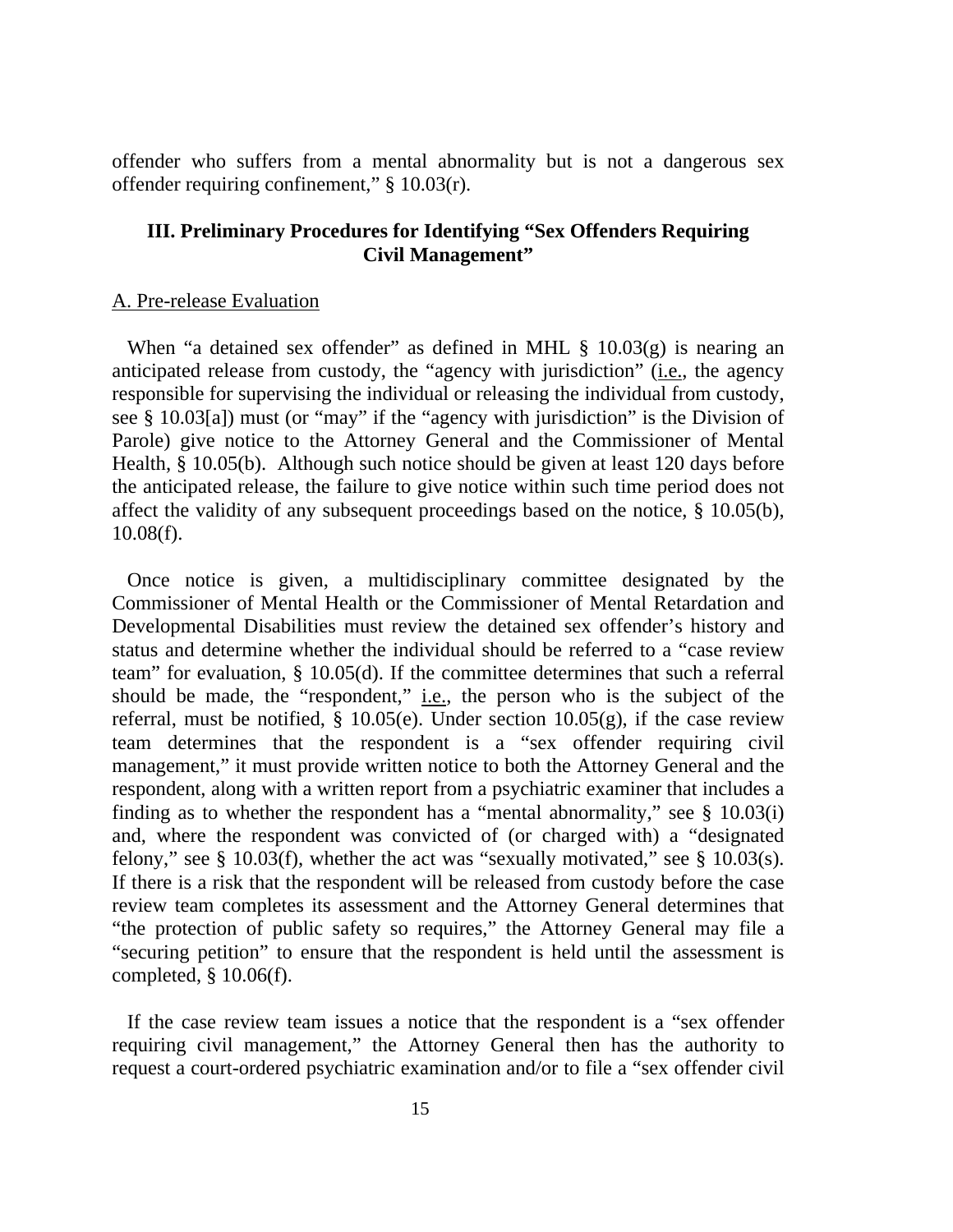management petition" in the Supreme Court or County Court in the County in which the respondent is located, § 10.06(a), (d). The petition, which is to be served on the respondent, must contain a statement of "facts of an evidentiary character tending to support the allegation that the respondent is a sex offender requiring civil management," § 10.06(a). Once a petition is filed or a request for a courtordered psychiatric examination is made by the Attorney General, the respondent is entitled to counsel, including appointed counsel if necessary, § 10.06(c). The respondent also has a right to request a court-ordered psychiatric examination,  $§10.06(e), 10.08(g).$ 

### **B. Probable Cause Hearing**

 Within 30 days after a "sex offender civil management petition" has been filed, the court must hold a nonjury hearing to determine whether there is "probable cause to believe that the respondent is a sex offender requiring civil management," § 10.06(g). If the respondent is at liberty or about to be released from custody, the court must order the respondent's return or continued retention "for purposes of the probable cause hearing," which should then be held within 72 hours of the return or retention, § 10.06(h). However, as is true of the other time periods in the statute, a failure to adhere to this deadline does not affect the validity of the subsequent proceeding,  $\S$  10.06(h); see  $\S$  10.08(f). In Matter of State v Junco, NYS2d \_\_, 2007 WL 1345694, the court rejected an argument by the Attorney General that the probable cause hearing required by section 10.06(g) was intended to be "summary" in nature. Thus, it may be expected that both the Attorney General and the respondent's attorney will introduce evidence and make arguments supporting their respective positions.

 The respondent's commission of a "sex offense" must be "deemed established" at the probable cause hearing, even where the respondent (a) was found not guilty of such an offense by reason of mental disease or defect or (b) was indicted but not tried for such an offense because of a finding of incapacity pursuant to CPL Article 730, see MHL § 10.06(j). Where the Attorney General claims that the respondent was previously convicted of a "designated felony" committed before April 13, 2007, the court must determine whether there is probable cause to believe that the conduct was "sexually motivated" as that term is defined in MHL  $§ 10.03(s)$ , see § 10.06(j).

 Relevant reports written by psychiatric examiners are admissible in probable cause hearings regardless of whether the author is called to testify, as long as the reports are certified pursuant to CPLR  $4518(c)$ , see §  $10.08(g)$ . The California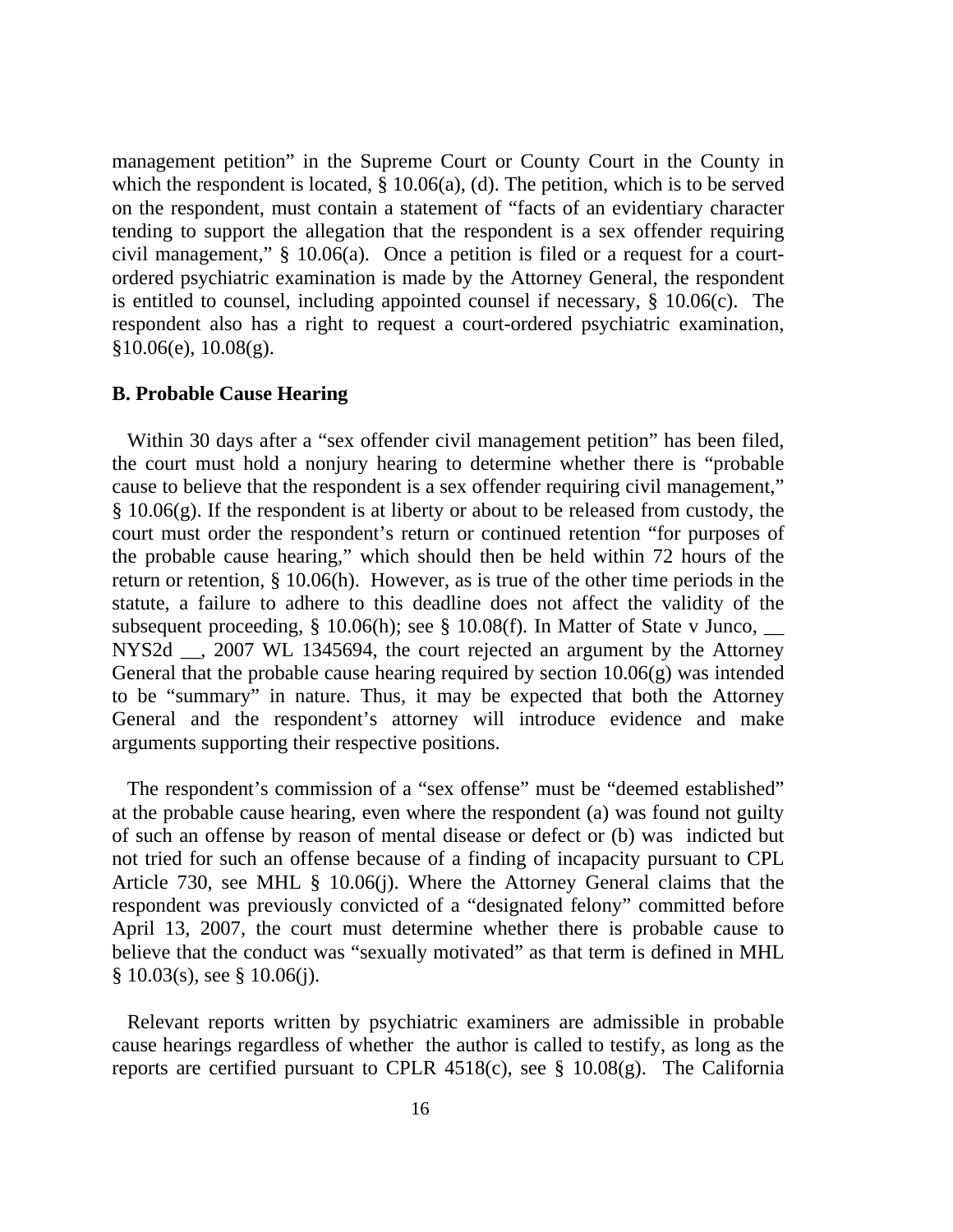Court of Appeals has held that victim statements that are included in prior probation reports are admissible to establish probable cause, even though the statements are hearsay, People v Superior Court [Howard], 40 Cal. App.  $4<sup>th</sup>$  136, 82 Cal Rptr 2d 481, If the court finds the requisite probable cause, it must commit the respondent to a secure treatment facility, § 10.03(o), and set a date for trial to be held within 60 days,  $\S$  10.07(a).

### **IV. Trial**

### A. Jury Selection

 Pursuant to CPL 270.05 and MHL § 10.07(b), there must be a twelve-person jury selected in the court's presence, see CPL 270.15(b). The jury trial should ordinarily be conducted by the same court that made the probable cause determination, MHL § 10.07(a). Where the right to a trial by jury has not been waived, jury formation and the conduct of trial are governed by the provisions of Article 41 of the CPLR, except to the extent that those provisions are inconsistent with CPL 270.05 (authorizing swearing of alternates and mandating juries consisting of 12 jurors sworn in the same order as drawn [except for jurors excused for cause or peremptorily]), 270.10 (delineating procedures for challenging entire panel of prospective jurors), 270.15 (delineating procedures for examining and challenging prospective jurors), 270.20 (listing grounds for challenges "for cause" and addressing additional procedural issues relating to such challenges), 270.25(1) (authorizing peremptory challenges) and 270.35(1) (delineating procedures for discharging sworn jurors and designating alternates), MHL § 10.07(b). In the case of an inconsistency, the Criminal Procedure Law provisions govern (except with respect to the provisions of CPL 270.35[1] requiring consent for the replacement of a discharged juror with an alternate), § 10.07(b). Each side is to have ten peremptory challenges for jurors and two for each alternate selected, § 10.07(b).

Inasmuch as the Legislature prescribed the use of the foregoing Criminal Procedure Law provisions governing jury selection, the case law interpreting and applying those provisions also may be applicable in trials arising under MHL Article 10. In presiding over jury selection, the court should be mindful of the body of case law governing the issues that typically arise in criminal trials, including the accused's right to be present at sidebar discussions with prospective jurors, see People v Antommarchi, 80 N.Y.2d 247, 604 N.E.2d 95, 590 N.Y.S.2d 33; see also People v Velasquez, 1 NY3d 44, 769 NYS2d 156, 801 NE2d 376 (discussing waiver of right to be present), and the standards for determining the propriety of the parties' challenges for cause, see People v Chambers, 97 N.Y.2d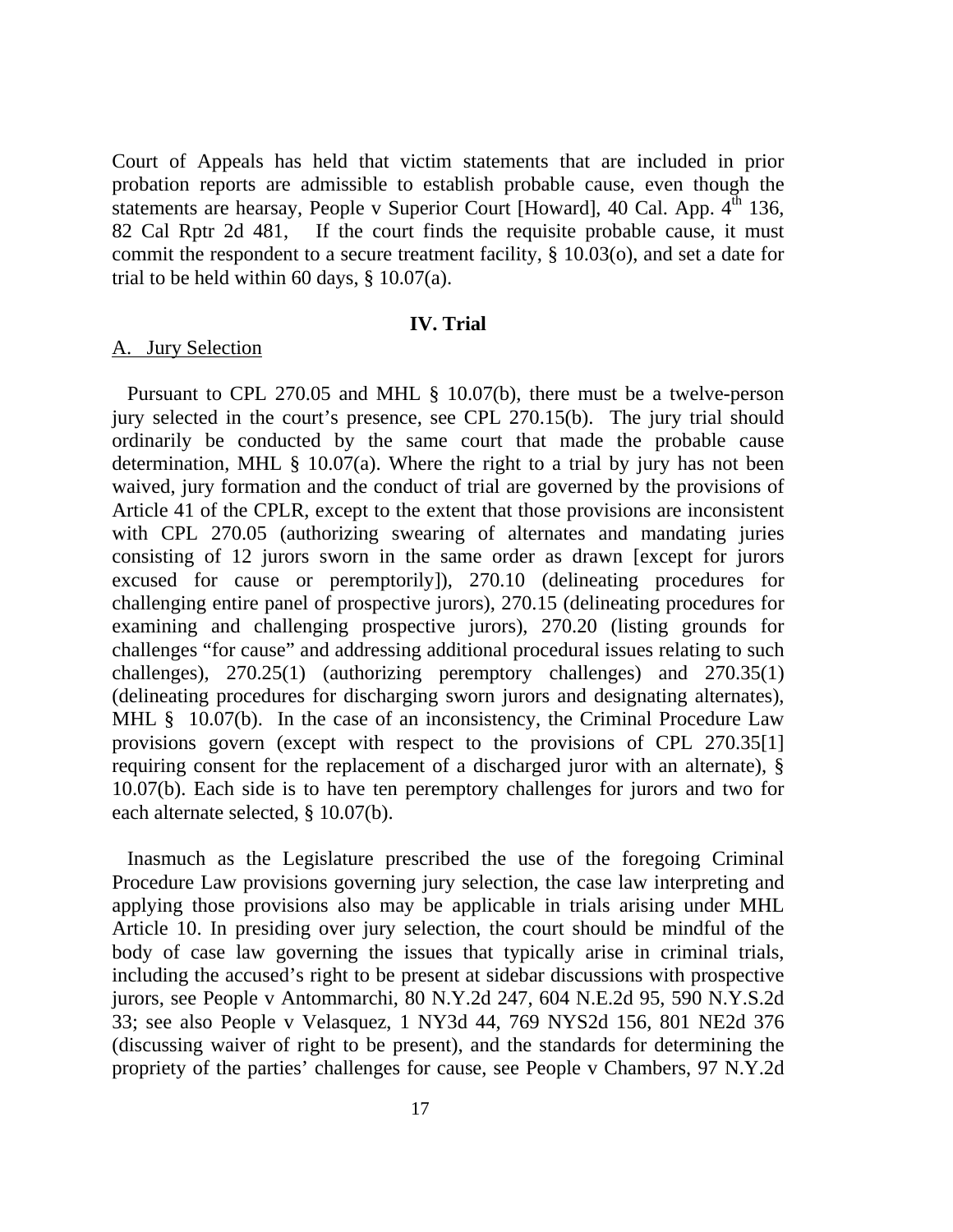417, 740 NYS2d 291, 766 NE2d 953; People v Johnson, 94 NY2d 600, 709 NYS2d 134, 730 NE2d 932; People v Maragh, 94 NY2d 569, 708 NYS2d 44, 729 NE2d 701; People v Torpey, 63 NY2d 361, 482 NYS2d 448. While it is unclear whether and to what extent the principles discussed in this body of case law are applicable in MHL Article 10 proceedings, awareness of the relevant decisional law will be helpful in highlighting and evaluating the questions that may be raised in a civil proceeding involving an individual's liberty interests.

 The court should obtain a list of witnesses in advance so that it can ascertain whether any of them are known by the prospective jurors, see People v Monahan, 103 AD2d 833, 478 NYS2d 71; People v Boyd, 74 AD2d 647, 425 NYS2d 134, aff'd 53 NY2d 912, 440 NYS2d 631, 423 NE2d 54. Additionally, before beginning the jury selection process, it would be advisable for the court to hold a preliminary conference with the attorneys to review any issues that should or should not be mentioned during voir dire.

 After the prospective jurors are sworn, the following remarks should be made to the jury pursuant to CPL 270.15(2):

### **PJI: 8:8.3**

 **Good (Morning, Afternoon) ladies and gentlemen. We are about to select a jury for a trial. Let me first introduce you to the parties**.

**One of the parties is the Attorney General of the State of New**  York who is represented here by  $(Mr, Ms)$  \_\_\_\_\_\_\_\_\_, who is **seated [***identify location***].** 

 **The other party is (Mr., Ms.) \_\_\_\_\_\_\_\_ who is seated [***identify location***] and who will often be referred to as the respondent.** 

 **The respondent is represented by (his, her) lawyer, (Mr., Ms.) \_\_\_\_\_\_\_\_\_\_\_\_, who is seated [***identify location***] .** 

 **CD [***state as appropriate:* **has been convicted of (***specify sex offense***) and is currently serving a sentence for that offense; has been convicted of (***specify sex offense***) and is subject to parole supervision for that offense; was charged with (***specify sex offense***), but was found not responsible for that offense by reason of a mental disease or defect; was** 

**.**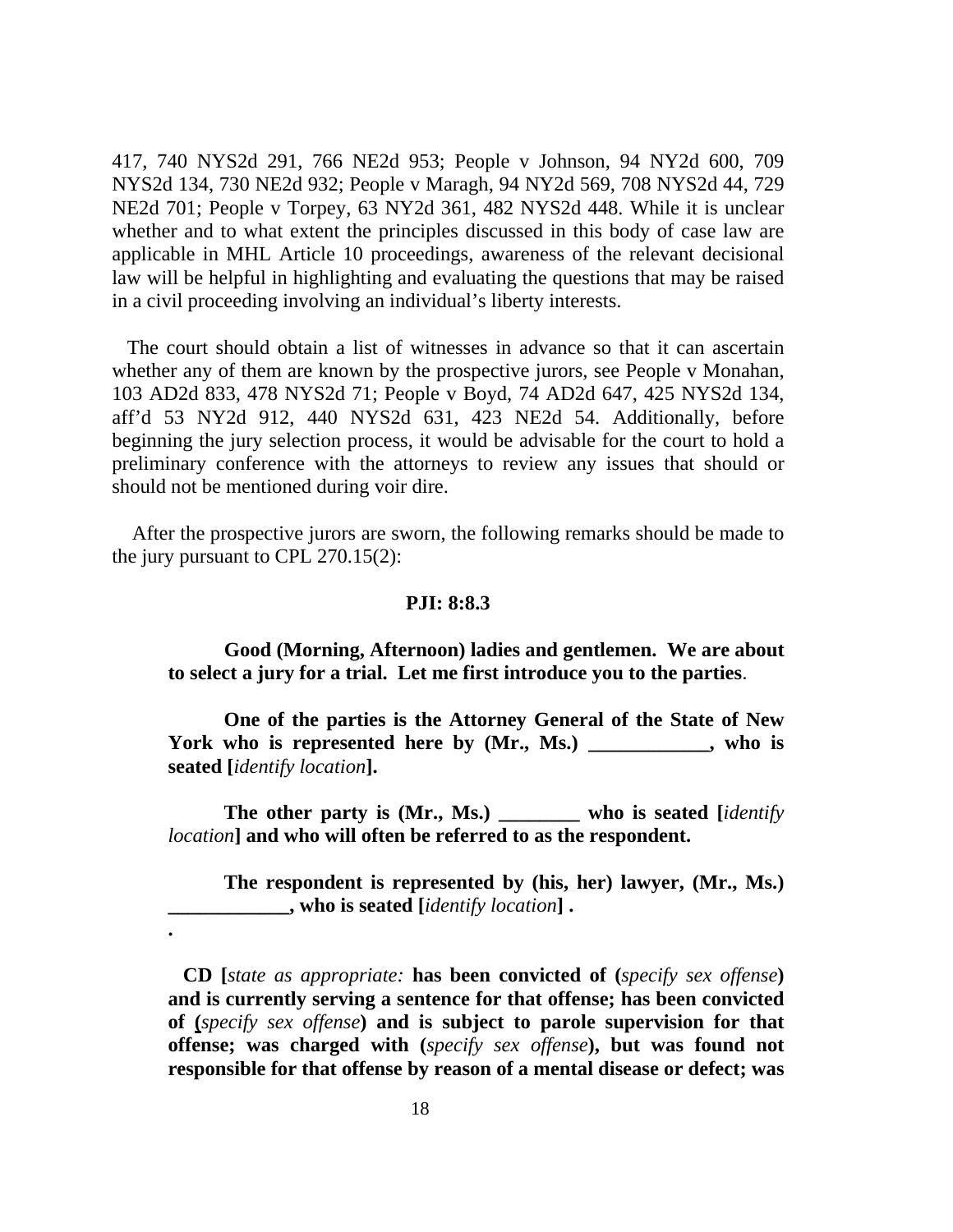**convicted of** (*specify sex offense***) and has been a patient at a hospital operated by the Office of Mental Health after having been admitted to the facility directly upon (his, her) (release, conditional release) from state confinement].** 

 **[***Where the Attorney General claims that respondent committed a sexually motivated designated felony before April 13, 2007, state:* **CD has been convicted of (***state designated offense(s) specified in petition***), and the Attorney General claims that CD's crime was "sexually motivated" in that it was committed in whole or substantial part for the purpose of CD's direct sexual gratification.]** 

 **[***Where respondent was previously determined to be an incapacitated person pursuant to CPL Article 730 in connection with a sex offense with which he or she was charged but not convicted, state:* **CD was previously charged with conduct constituting [***specify sex offense***], but (he, she) was not put on trial for that offense because (he, she) was determined to be an incapacitated person and was committed to a psychiatric facility pursuant to law.]** 

 **The purpose of this trial is to decide whether CD [***state where appropriate:* **was sexually motivated when (he, she) committed the crime of (***state designated offense(s) specified in petition***) in that (he, she) acted in whole or substantial part for the purpose of (his, her) own direct sexual gratification; committed the offense of (***state sex offense for which the respondent was indicted but not tried because of a finding of incapacitation pursuant to CPL Article 730*) **and whether CD] now suffers from a mental abnormality in that (he, she) has a congenital or acquired condition that both predisposes (him, her) to commit sex offenses [***where the Attorney General claims that the respondent is predisposed to commit a particular sex offense or particular sex offenses, state the offense or offenses***] and results in (his, her) having serious difficulty in controlling such conduct.**

 **If, at the end of the trial, you find that CD [***state where appropriate:*  **was sexually motivated when (he, she) committed (***state designated offense(s) specified in petition***); engaged in conduct constituting (***specify sex offense with which respondent was previously charged***) but was not tried because (he, she) was determined to be incapacitated and you**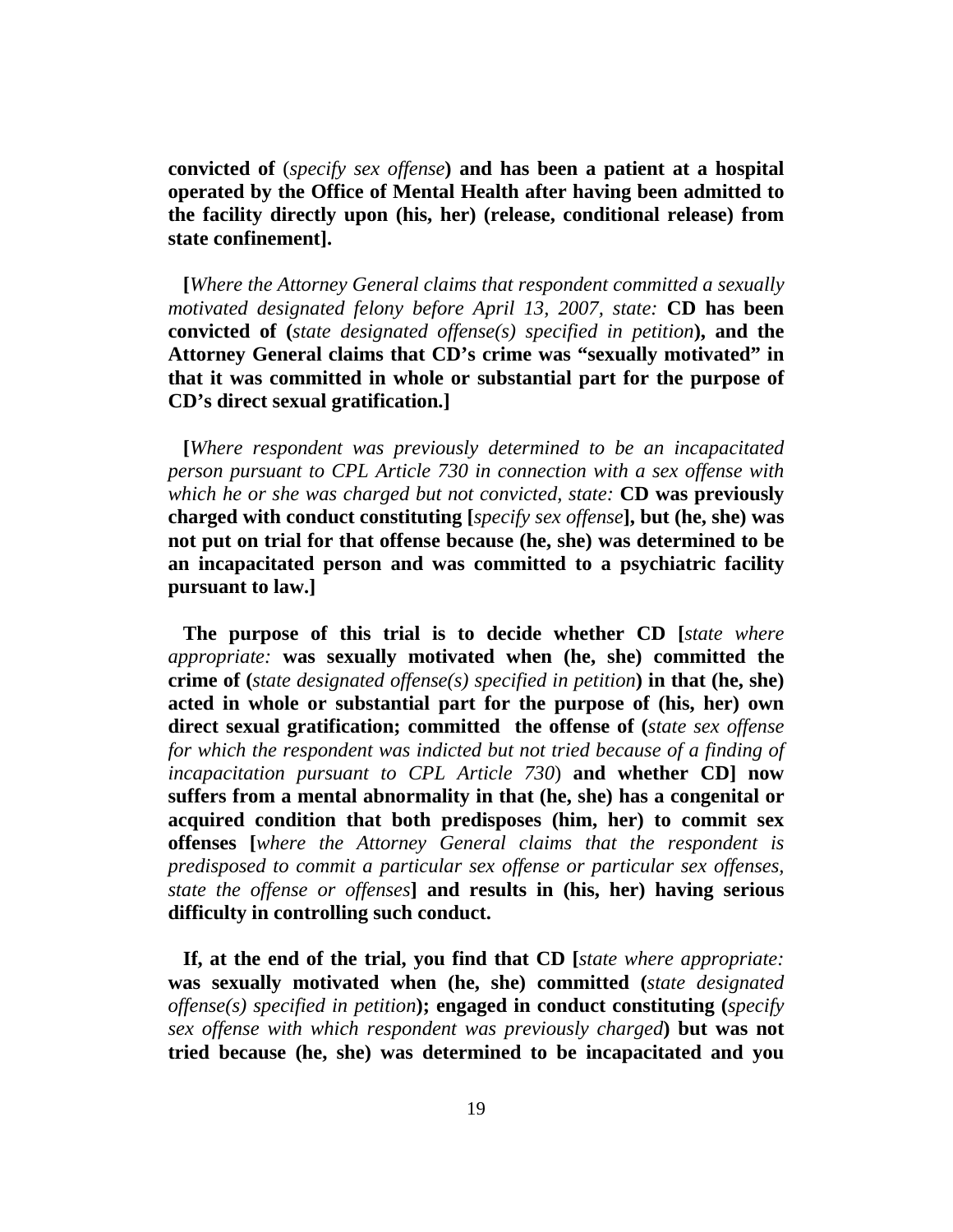**further find that CD] now suffers from a mental abnormality, then the Court will determine the appropriate treatment, which will include either strict and intensive supervision or continued confinement in a secure treatment facility until such time as it is determined that such confinement is no longer necessary.** 

 **The process of jury selection is about to begin. The purpose of the process is to explore whether you can sit as a juror and whether you can be fair in reaching a decision in this case.** 

 **If you are selected as a juror, it will be your responsibility to evaluate fairly the testimony and other evidence presented, and to decide what the believable and accurate facts are.** 

 **After you have fairly determined the facts, you must apply the law to those facts. I will explain that law to you at the end of the case, and you must apply that law, regardless of whether or not you agree with it.** 

 **To be a fair juror, you must listen carefully to all the testimony and other evidence, and not make a final decision until I have given the case to you to decide.** 

 **You must make that decision, without fear, favor, bias, prejudice, or sympathy for either party or any witness, and render a decision based on a fair and honest evaluation of the testimony and other evidence, and the application of the law as I explain it.** 

 **My role is to help assure a fair and orderly trial in accordance with the law. I do that by presiding over the trial, deciding questions of law that arise between the parties, and by explaining the law to the jury.** 

 **I will give a full explanation of the law to you at the conclusion of the trial. There are some principles of law, however, that I wish to explain to you now.** 

 **First, the fact that the CD (committed, was charged with committing)**  [*specify sex offense***], a sex offense, is not, standing alone, a sufficient basis for you to find that (he, she) suffers from a mental abnormality. [***Where the Attorney General claims that CD committed a sexually*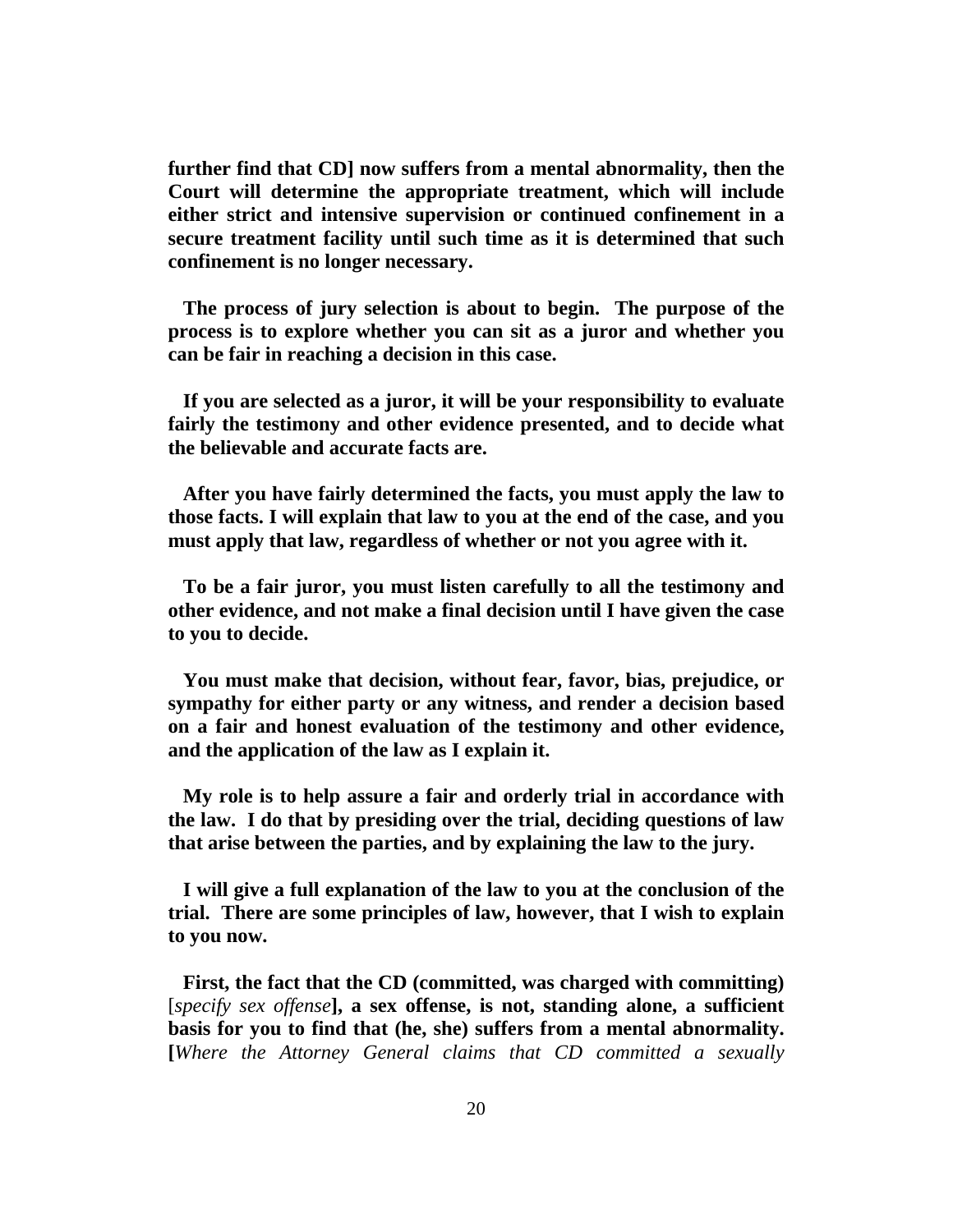*motivated designated felony before April 13, 2007, substitute:* **First, even if you find, as the Attorney General claims. that CD was sexually motivated when (he, she) committed (***state designated offense(s) specified in petition***), that finding is not, standing alone, a sufficient basis for you to find that (he, she) suffers from a mental abnormality.]** 

 **Second, the burden of proving that the respondent is a detained sex offender who now suffers from a mental abnormality is on the Attorney General, and the Attorney General must prove that to you by clear and convincing evidence.** 

 **Clear and convincing evidence is evidence that satisfies you that there is a high degree of probability that respondent is a detained sex offender and now suffers from a mental abnormality.**

 **The jury's decision must be unanimous; that is, each and every juror must agree.** 

 **Remember also that I am responsible for explaining the law to you. So, if a lawyer makes a reference to the law, and that reference turns out be different from what I say the law is, it will be your sworn duty as jurors to follow my instructions on the law.** 

 **In a few minutes, we will begin jury selection. I want you to understand that each side has a certain number of challenges called peremptory challenges that may be used to excuse prospective jurors for any reason. If one of the lawyers wishes to have a prospective juror excused, he or she will let me know privately. If you are excused, you will not be told why or which of the attorneys requested that you be excused. Please do not take it personally. It does not mean that the lawyers believe you are not a good or fair person. Nor should the remaining jurors speculate as to the reasons why a particular juror has been excused. The lawyers are doing the best they can to select a jury which together can fairly and reasonably hear and decide this case.** 

 **You are now about to be asked questions related to your ability to serve. What the lawyers and I say in questioning you is not evidence. I ask you to be frank and honest in your answers to the questions. In the course of my questioning, I will explore certain areas that you may not**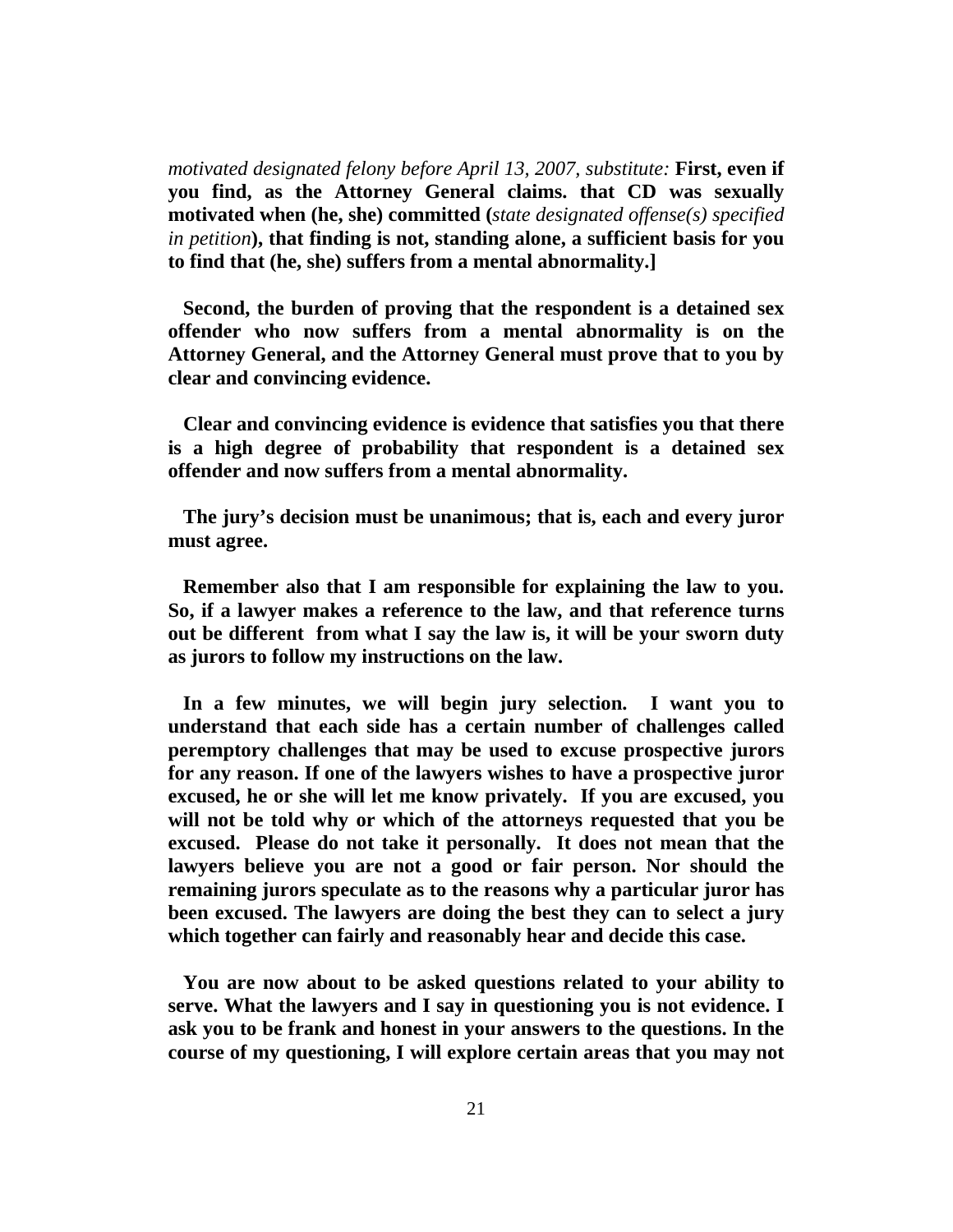**want to discuss in public. If answering these questions may embarrass you or make you uncomfortable, I would ask you to discuss them with me privately, with the lawyers present. When the clerk calls your name, please approach the bench and bring all of your personal belongings.** 

### *1. Suggested Questions for Entire Panel*

 CPL 270.15(b), which is applicable in MHL Article 10 proceedings, see § 10.07(b), requires the court to ask the prospective jurors who have been sworn "questions affecting [their] qualifications to serve as jurors in the [proceeding]." Thus, when the panel of prospective jurors has been seated, the court must pose preliminary questions aimed at identifying individuals who are clearly unable or unqualified to serve. Judges presiding at MHL Article 10 trials have a degree of flexibility in the methods they use to seat and question prospective jurors. Additionally, there is a wide variety of local practices that may affect the manner in which jury selection is conducted. Such practices may provide helpful guidance in MHL Article 10 trials, provided that they conform to the requirements of the applicable provisions of the Criminal Procedure Law and are designed to ensure that the necessary information regarding juror qualifications is elicited. In some instances, additional questions suggested by the attorneys may be helpful. In all cases, the court should read to the panel of prospective jurors a list of the witnesses to be called, as well as the names of the attorneys and the respondent.

 The following questions should be posed to the seated panel as a whole. The prospective jurors should be directed to raise their hands if the answer to any question is "yes." The should also be told that they may approach the bench if there are questions that they wish to discuss in private. Jurors who respond affirmatively to the court's general questions should be questioned in greater detail:

 1. Do any of you suffer from any physical ailment or disability that may prevent you from serving in this case, such as a problem hearing, seeing or being able to tolerate confinement in a small room?

2. Have any of you been arrested for a crime?

 3. Do any of you have a member of your immediate family who has been arrested for a crime?

4. Can you accept and follow the law as I give it to you.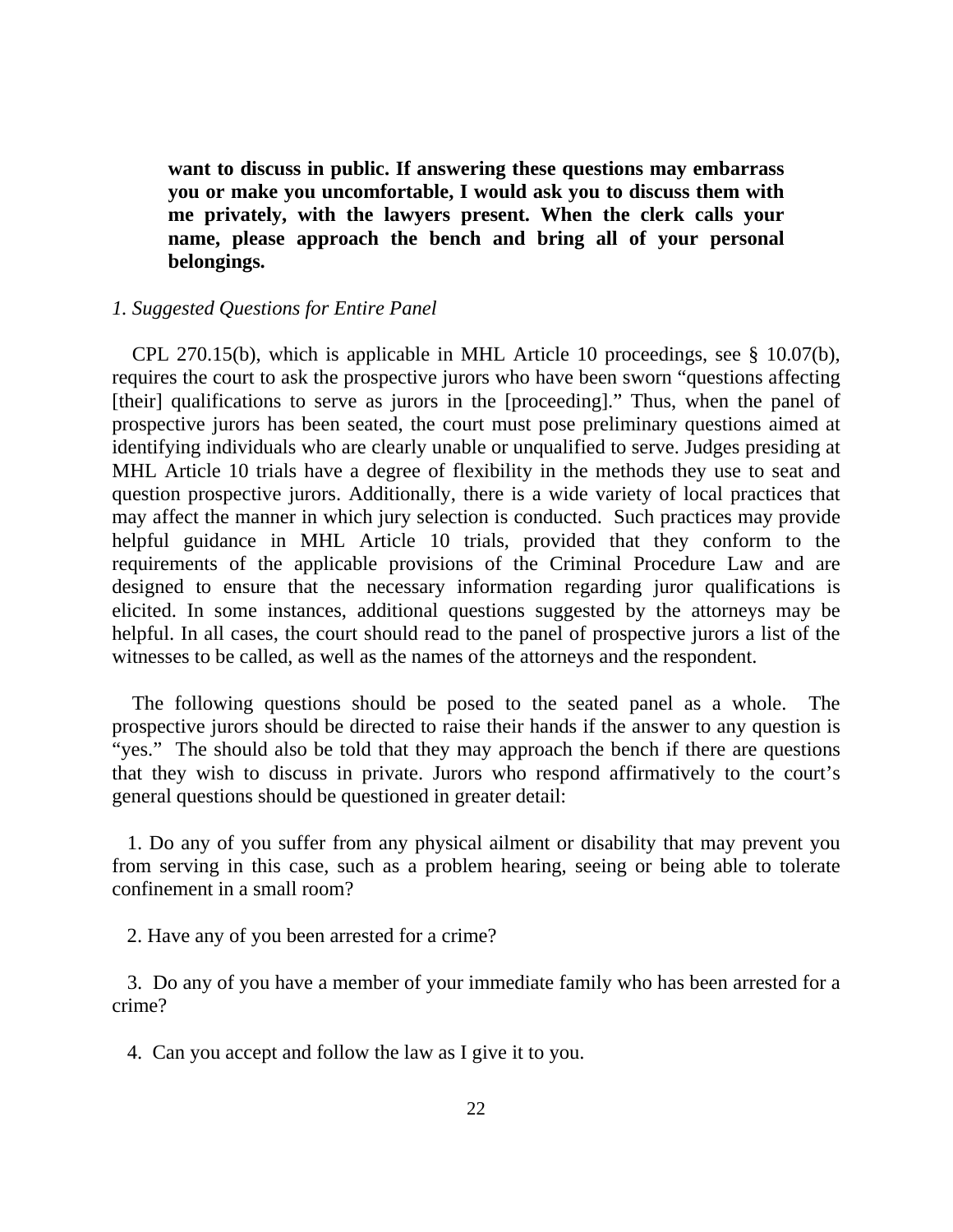5. Do any of you feel that he or she cannot evaluate witnesses' credibility based on the same tests you use in your everyday affairs to judge the reliability of statements people make to you?

 6. Do any of you feel that you cannot fairly judge credibility of police officers, correction officers or mental health professionals such as psychiatrists, psychologists and social workers?

 7. Do any of you know or think you might know respondent, any of the attorneys or any of the witnesses whose names I read to you?

 8. Do any of you feel that you cannot be fair in evaluating the respondent's mental condition even though you know he committed the crime of [*state sex offense set forth in the petition]*?

# *2. Suggested Questions for Individual Jurors*

 The following is a nonexclusive list of suggested question to be posed to each prospective juror once sixteen jurors have been seated in the jury box. The purpose of these questions is to elicit information that may raise questions about the individual juror's qualifications and ability to be fair in light of the facts of the case. The questions may be adapted in the court's discretion and augmented where required by the facts and issues that the case may involve. Suggestions by the attorneys for additional questions may also be entertained. Jurors who respond affirmatively to the court's general questions should be questioned in greater detail. As previously noted, the prospective jurors should be advised that they may approach the bench for private discussion if they wish.

 1. Have you or any member of your immediate family worked in law enforcement? Law enforcement includes the police, the prisons, the District Attorney's office, the Attorney General's Office and the parole and probation departments.

2. Have you or any member of your immediate family worked in a law office?

 3. Have you or any member of your immediate family worked in the office of a psychiatrist, psychologist, therapist, social worker or other mental health care professional?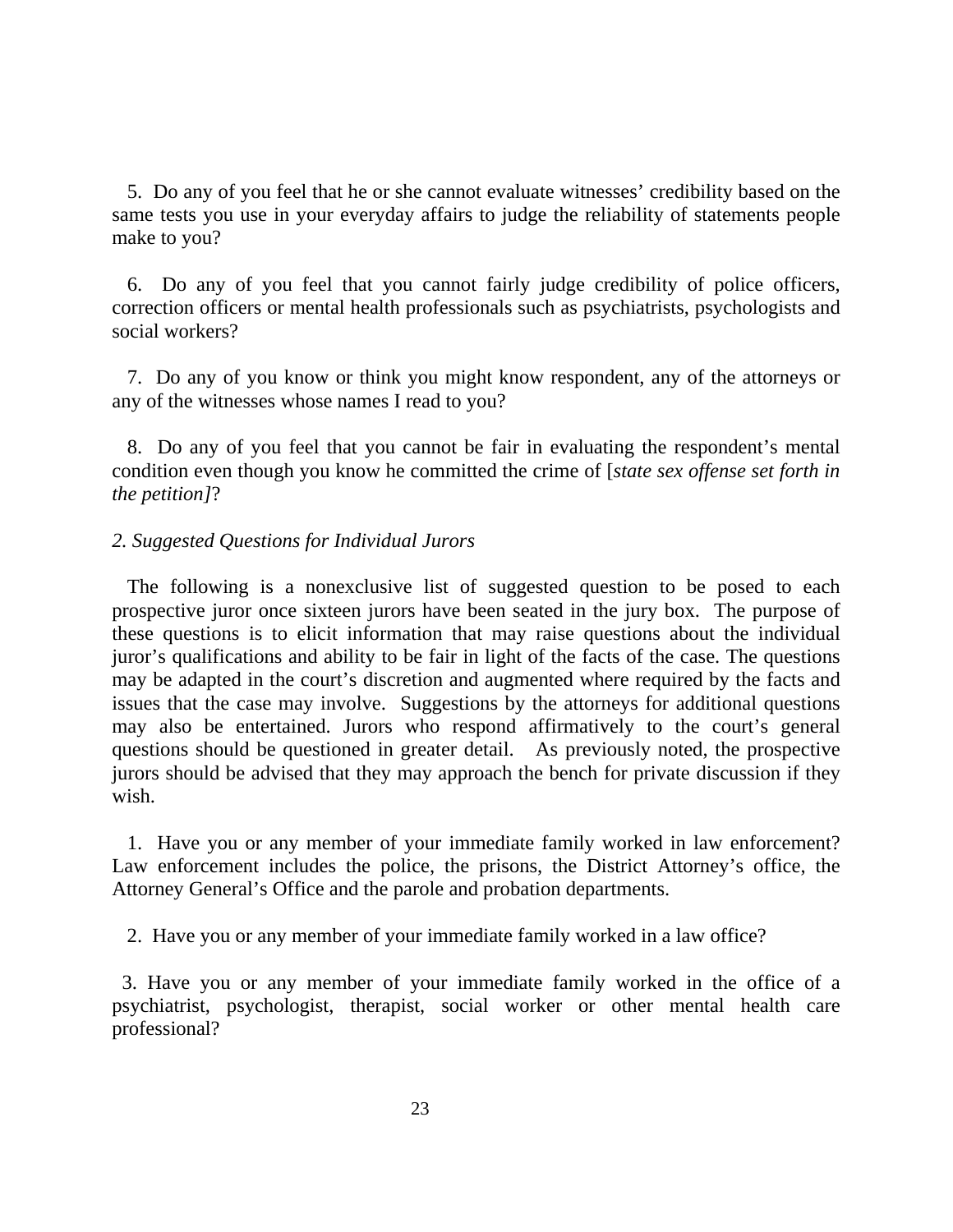4. Have you or any member of your immediate family worked in a private or public psychiatric institution?

5. Have you or any member of your immediate family had any conflict with the law?

 6. Have you or any member of your immediate family been a victim of a crime, whether or not the crime was reported?

7. Where do you live? How long have you lived at your present address?

8. Are you currently married?

9. Do you have children?

10. Are you employed? What kind of work do you do?

11. Do you belong to any groups or organizations of any kind?

12. What do you do with your leisure time?

 13. What newspapers or magazines do you read and what televison programs and websites do you regularly view?

 14. Have you even been in the military? If so, have you ever had any connection with court martial proceedings?

15. What is your educational background?

16. Have you ever taken any law courses?

17. Have you ever taken any psychology courses?

 18. Have you even been in court for any reason other than as a prospective juror or spectator?

19. Have you ever served as a juror in a civil or criminal case before?

 20. Do you understand the principles of law that I discussed earlier? Can you accept and follow them in this case?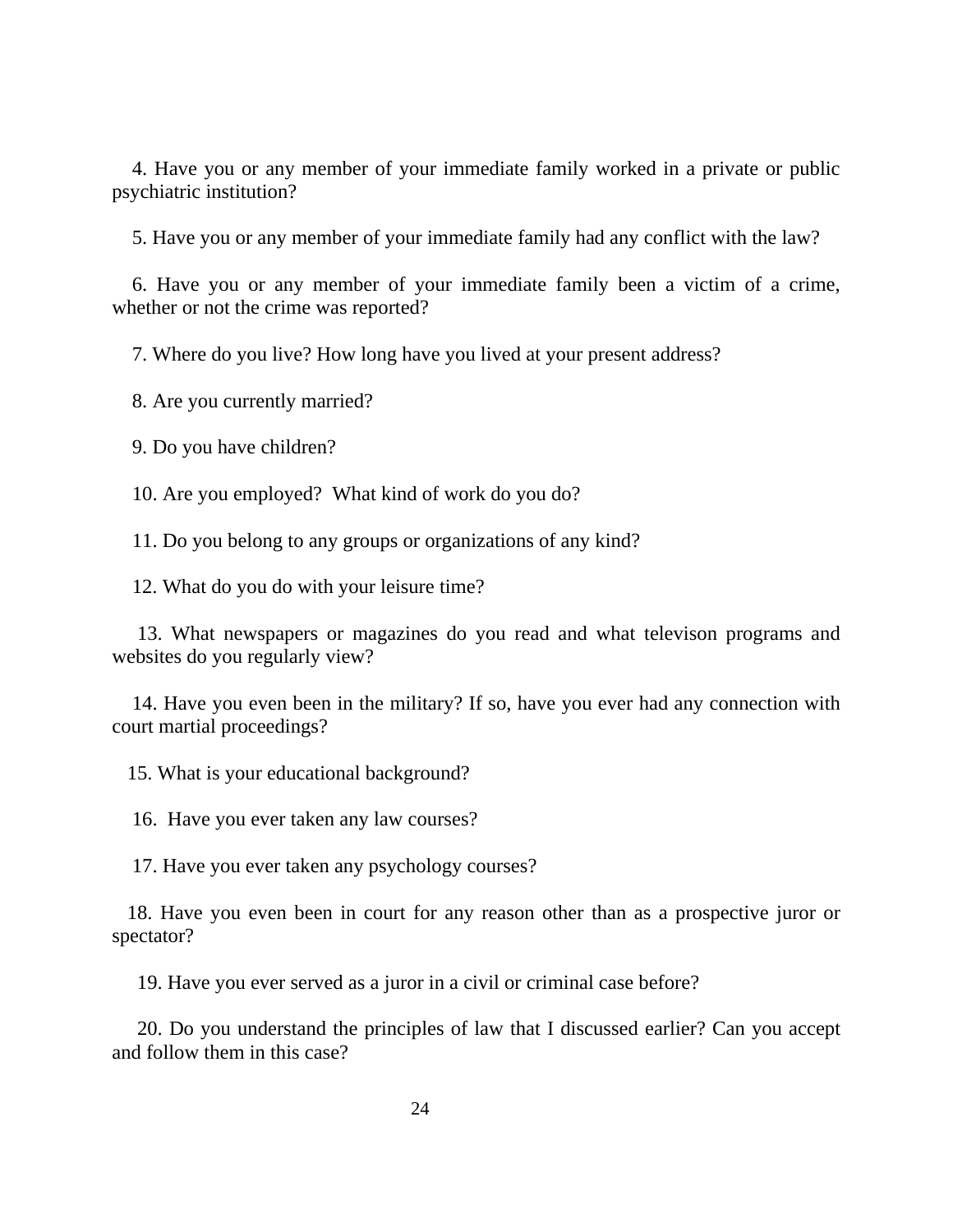22. Can you be fair and impartial? Do you have any beliefs about sex offenders that would prevent you from deciding the case before you on the evidence alone?

 23. Is there any other reason that you can think of that would prevent you from serving as a juror in this case?

## *3. Parties' Participation in Jury Selection*

 CPL 270.15 requires the court to permit both parties to examine the prospective jurors, individually or collectively, regarding their qualifications to serve as jurors. Each party is to be afforded a fair opportunity to question the prospective jurors as to any unexplored matter affecting their qualifications, but the court may curtail questioning that is repetitious or irrelevant or that concerns a juror's knowledge of rules of law. The scope of such examination is within the discretion of the court, but the court should generally give the parties broad latitude, at least in the absence of serious repetition or abusive questioning. In exercising its discretion, the court should be mindful that, because of the subject matter of the proceeding, the attorneys may find it necessary to inquire about highly personal subject matters, including the prospective jurors' history of mental illness, hospitalizations, family history, exposure to sexual abuse and other reported and/or unreported crimes. Where such questioning is undertaken, the court should consider taking measures to protect the jurors' privacy, including conducting individual questioning at the bench out of the hearing of the other prospective jurors. After the parties have concluded their examinations of the prospective jurors, the court may ask such additional questions as it deems proper to ascertain the jurors' qualifications.

### B. Pretrial Discovery

 A psychiatric examiner chosen by the Attorney General is to have "reasonable access" to the respondent for the purpose of conducting an examination, MHL § 10.08(b). Additionally, both the Attorney General's psychiatric examiner and a psychiatric examiner chosen by (or on behalf of) the respondent is to have access to the respondent's medical, clinical and criminal records, § 10.08(b); see also § 10.08(c). However, the respondent's psychiatric examiner cannot obtain information identifying the victim absent a court order issued "for good cause shown," id, § 10.08(b). The respondent's attorney is entitled to inspect and copy any relevant records in the Attorney General's possession except to the extent that they provide identifying information about the victim or constitute investigative material beyond the scope of the proceeding that are confidential or privileged from disclosure, § 10.08(d). Disclosure of records and reports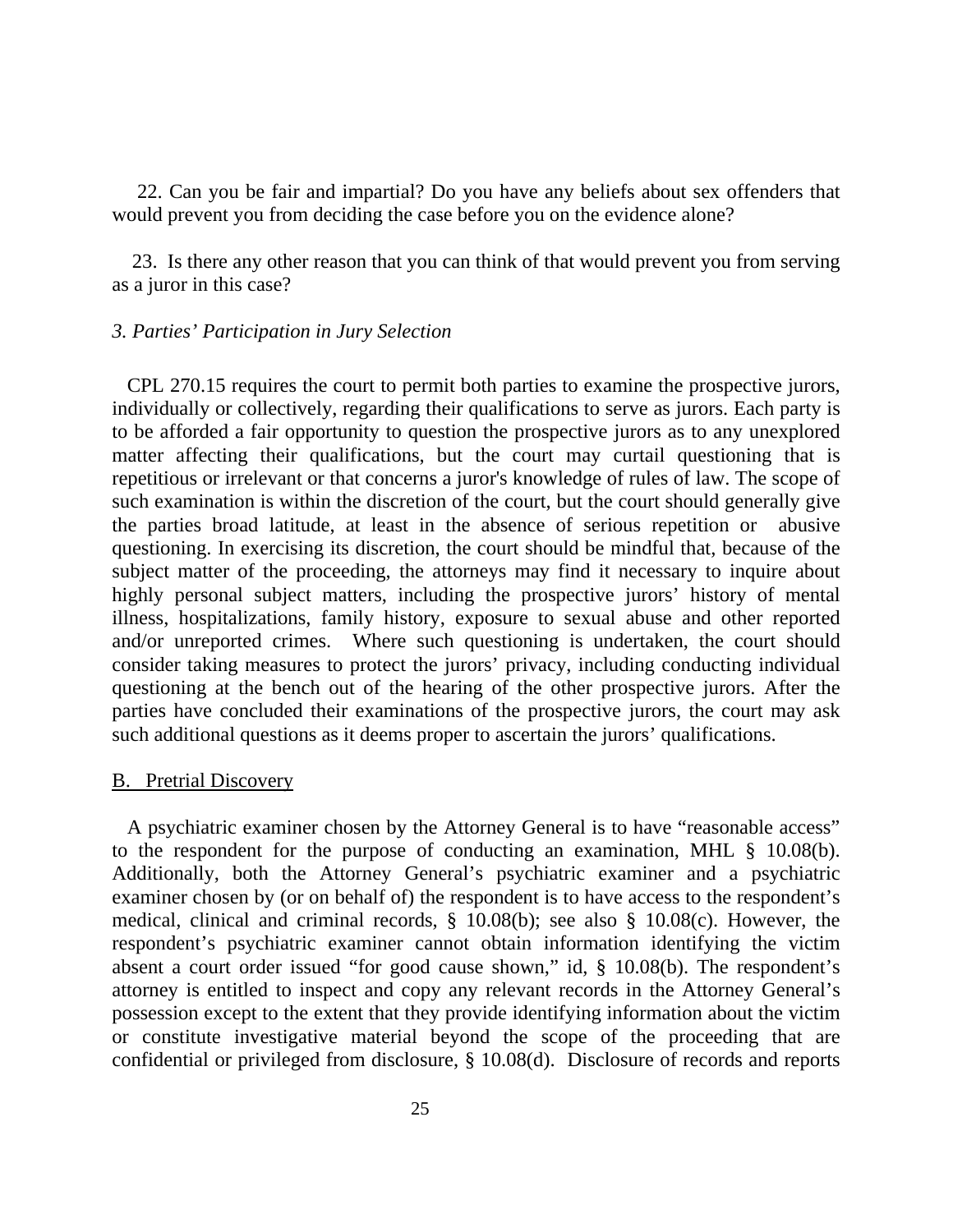under MHL Article 10 are governed by MHL Article 33.16, see § 10.08(e-1).

#### C. Preliminary Instructions

 Because of the unusual nature of trials under MHL Article 10, the preliminary instructions that are ordinarily given to juries in civil cases, see PJI 1:1 to 1:14, must be modified. The following preliminary charge, which is tailored for MHL Article 10 proceedings, is suggested:

#### **PJI 8:8.4**

 **Members of the jury, we are about to start the trial of this case, about which you have heard some details during jury selection. Before the trial begins, however, there are certain instructions you should have in order to understand what you will hear and see and how you should conduct yourself during the trial.** 

 **As you have heard, CD has previously been convicted of a sex offense [***substitute where appropriate:* **has been convicted of a crime that the Attorney General claims was sexually motivated***;* **has previously been confined in a psychiatric facility because he was found incapable of going to trial on the sex offense with which (he, she) was charged]. The Attorney General has brought this proceeding to have CD confined or supervised for an additional time on the ground that (he, she) is a sex offender who suffers from a mental abnormality that predisposes (him, her) to commit sex offenses and that results in (his, her) having serious difficulty controlling (his, her) conduct. Later in the trial, I will [***state where the respondent contests the claim that (he, she) committed or was charged with committing a sex offense:* **explain exactly what a "sex offense" is and I will] give you the legal definitions of any other phrases that you need to decide this case.** 

 **You will hear evidence and ultimately be asked to decide based on that evidence whether [***state where appropriate:* **the crime of which CD was convicted was sexually motivated; whether CD committed the offense of (***state offense Attorney General claims the respondent committed before being confined as a result of a finding of incapacitation pursuant to CPLR Article 730*) **and whether] CD does or does not now suffer from a**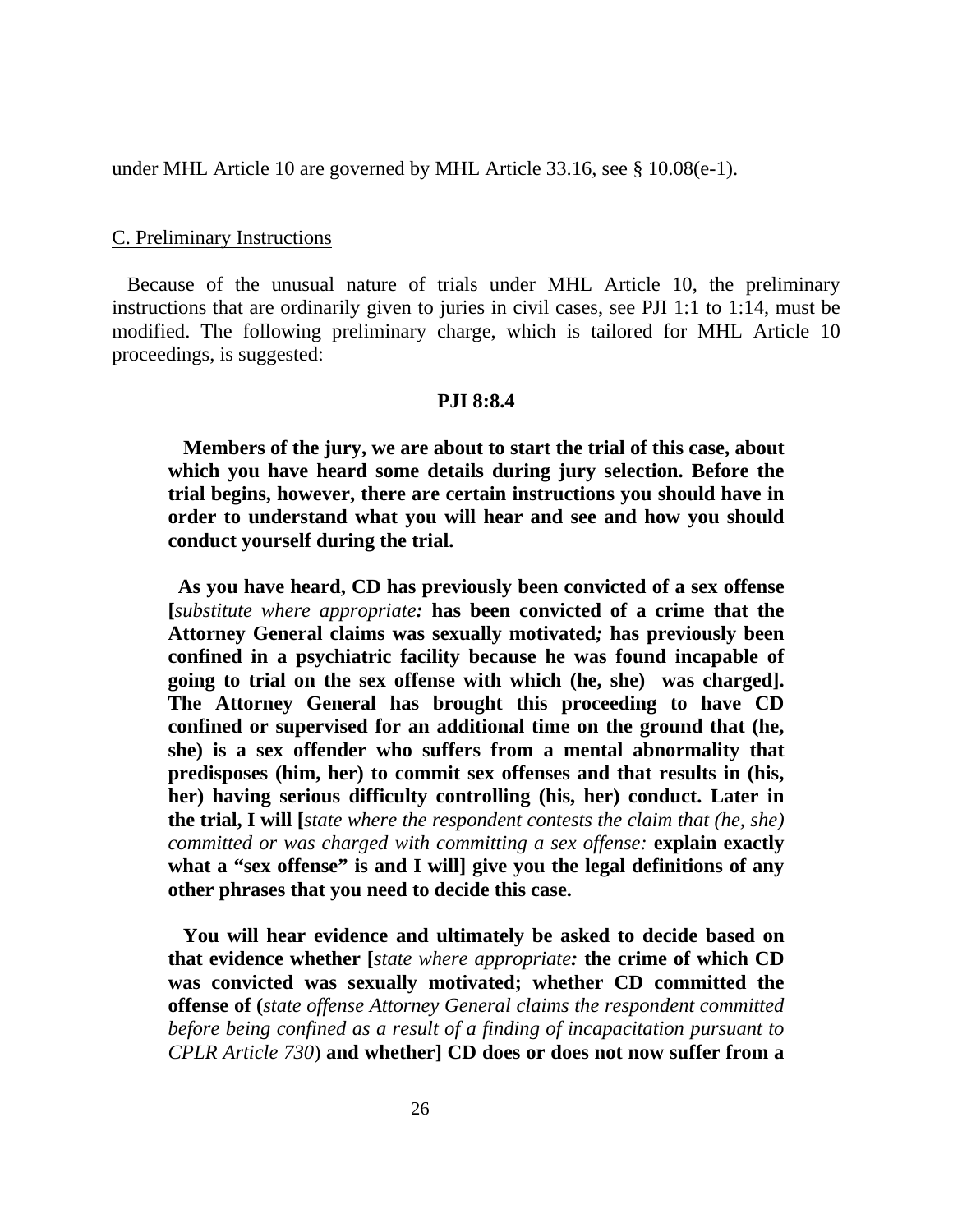**mental abnormality that predisposes (him, her) to commit sex offenses [***where the Attorney General claims that the respondent is predisposed to commit a particular sex offense or particular sex offenses, state the offense or offenses***] and that results in (his, her) having serious difficulty controlling (his, her) conduct. The legal and practical consequences of your decision will then be up to me. You should not speculate about those consequences. If you find that [***state where appropriate:* **the crime of which CD was convicted was sexually motivated; CD committed the offense of (***state offense Attorney General claims the respondent committed before being confined as a result of a finding of incapacitation pursuant to CPLR Article 730* **and that] CD now suffers from a mental abnormality that predisposes (him, her) to commit sex offenses [***where the Attorney General claims that the respondent is predisposed to commit a particular sex offense or particular sex offenses, state the offense or offenses***] and that results in (his, her) having serious difficulty controlling (his, her) conduct, it will be my responsibility to decide the extent to which CD will be confined or subjected to further supervision.** 

 **At this point, I have a few specific instructions for you to use in evaluating what you are about to see and hear. First, the Attorney General has the burden of proof in this case and must convince you by clear and convincing evidence that CD is a sex offender with a mental abnormality that predisposes (him, her) to commit sex offenses [***where the Attorney General claims that the respondent is predisposed to commit a particular sex offense or particular sex offenses, state the offense or offenses***] and that results in (his, her) having serious difficulty in controlling (his, her) conduct. Clear and convincing evidence is evidence that satisfies you that there is a high degree of probability that CD is a sex offender who suffers from a mental abnormality. It is not enough to find that it is more likely than not that CD is a sex offender suffering from a mental abnormality.** 

 **Second, you may not infer from the fact that CD has previously (been convicted of, been held in custody for) a sex offense that CD now suffers from a mental abnormality that predisposes (him, her) to commit such offenses and has serious difficulty in controlling (his, her) conduct**. [*Where the respondent was convicted of a designated felony committed before April 13, 2007, substitute:* **Second, if the Attorney General introduces evidence to prove that CD's crime of (***state*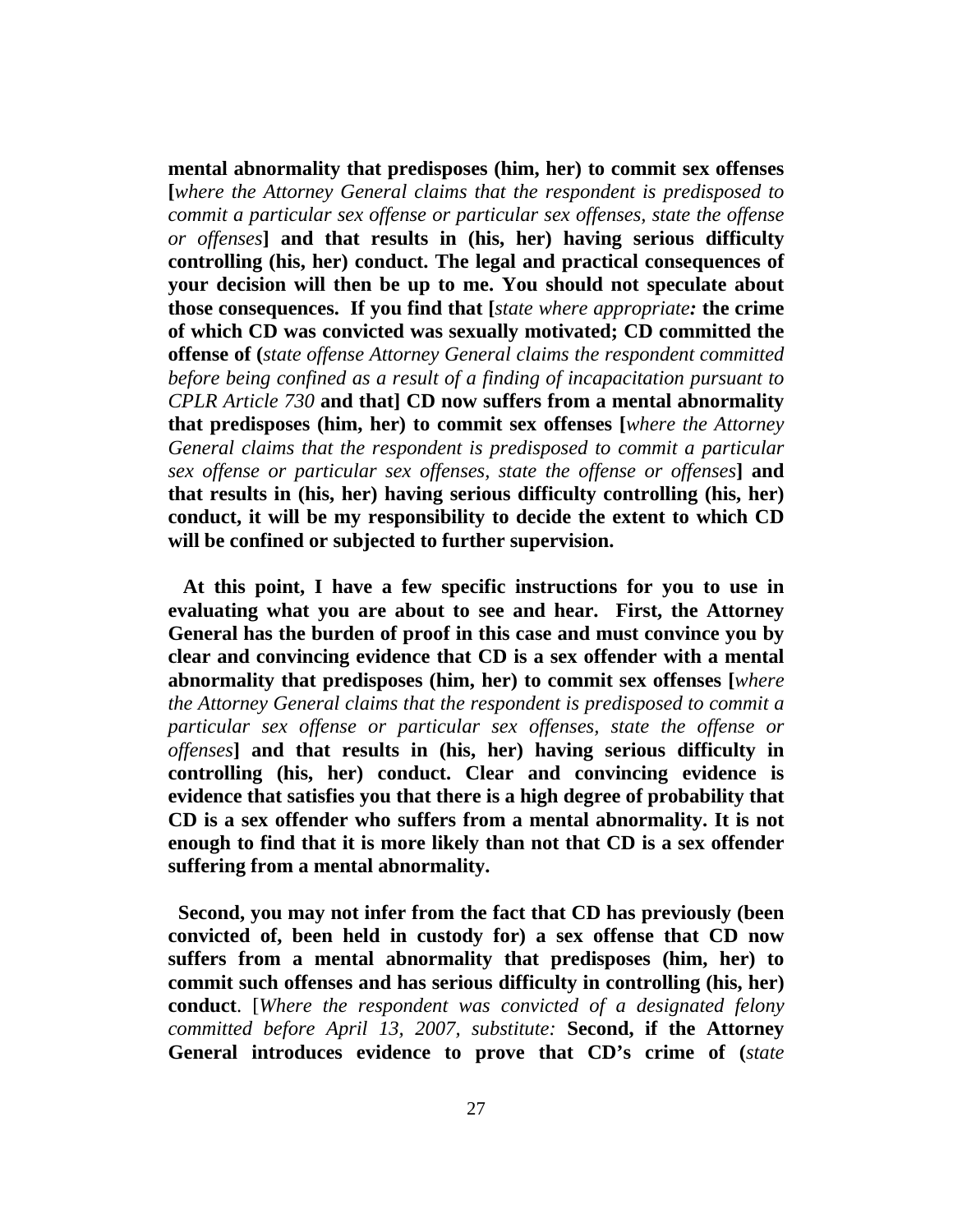*designated offense(s) specified in petition***) was sexually motivated, you may not infer from that evidence that CD now suffers from a mental abnormality that predisposes (him, her) to commit sex offenses and that results in serious difficulty in controlling (his, her) conduct.]** [*Where the respondent was charged with a sex offense but was confined as a result of a finding of incapacitation without having been tried, substitute:*  **Second, you may not infer from the fact that CD was previously found to be incapacitated and was committed to a psychiatric facility that CD now suffers from a mental abnormality that predisposes (him, her) to commit such offenses and that results in serious difficulty in controlling (his, her) conduct.]** 

*[Insert where appropriate: PJI 1:3, 1:4, 1:5, 1:6, 1:7, 1:8, 1:9, 1:10, 1:11, 1:12, 1:13]* 

 **Only twelve jurors will deliberate on this case when it is submitted for consideration. We have also selected additional jurors, called "alternates." Alternate jurors are selected to serve because a regular juror may be prevented from continuing to serve by some emergency such as a serious illness or death. Although this seldom happens during a trial, there are cases where we do call on the services of alternates. Alternates are required to pay the same careful attention to the trial as the regular jurors so that if needed they will be fully familiar with the case.** 

 **The fact that there are alternate jurors does not mean that any regular juror is free to excuse himself or herself from the case. As a duly chosen juror it is your obligation to be available throughout the trial.**

[Insert 
$$
PII 1:14
$$
]

### C. Evidentiary and Procedural Considerations

 The provisions of CPLR Article 45 are applicable to trials conducted pursuant to MHL Article 10, see § 10.07(c). Additionally, the statute contains its own evidentiary prescriptions, including an explicit authorization to use the results of a psychiatric examination conducted pursuant to the Article, even though those results are otherwise required to be kept confidential, § 10.08(a); see § 33.13. The jury may also hear evidence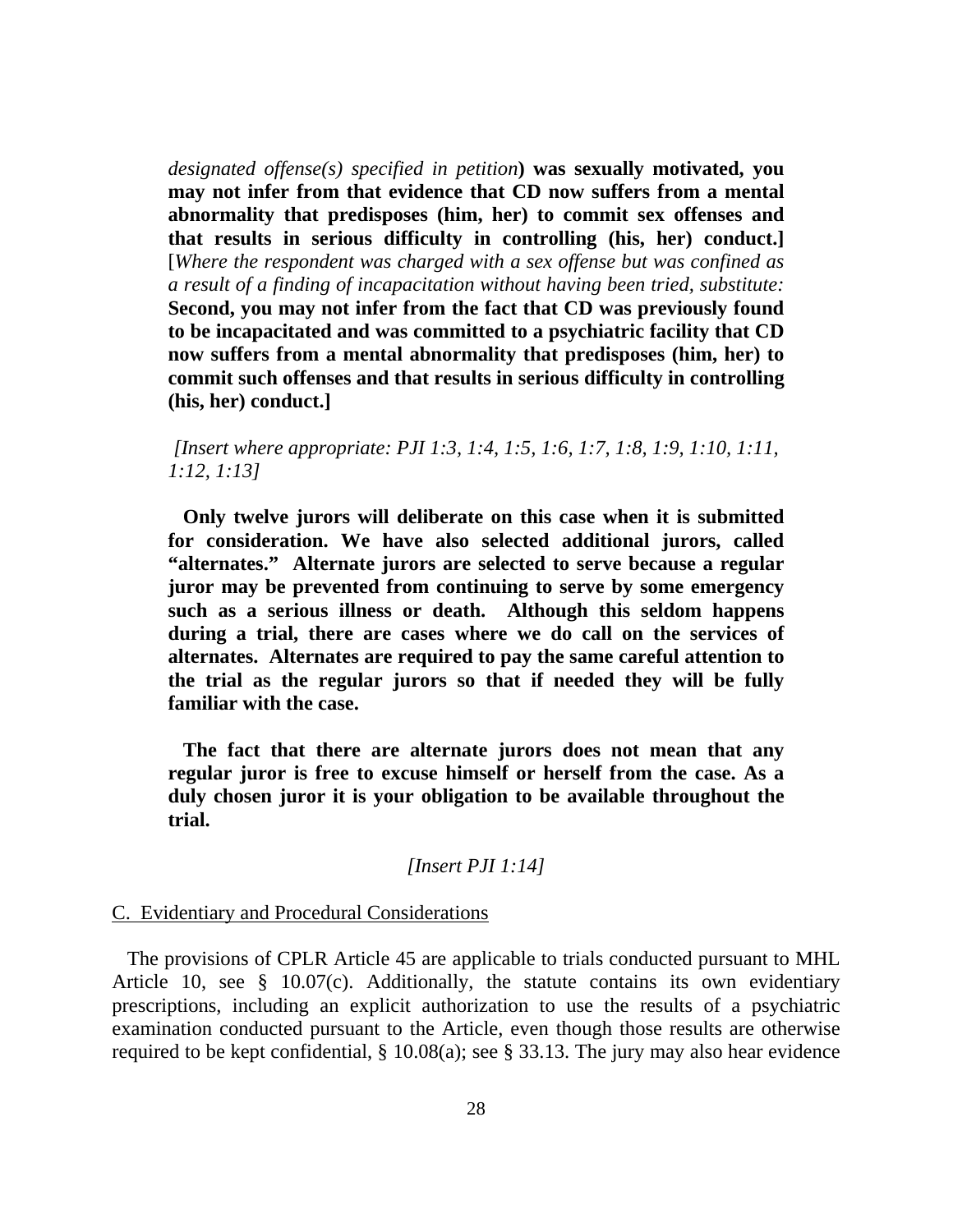of the degree to which the respondent cooperated with the psychiatric examination, and, upon request, the court may instruct the jury that the respondent refused to cooperate where the court so finds, § 10.07(c). A respondent is entitled to testify and call witnesses. However, the respondent may not subpoena the alleged victim except for good cause shown, id. Either party may request closure of the courtroom or sealing of papers for good cause shown, id.

 Unless authorized to give unsworn testimony, all witnesses must testify under oath and all are subject to cross-examination, § 10.08(g). All plea minutes and prior trial testimony from "the underlying criminal proceeding," as well as records from previous proceedings conducted under MHL Article 10, "shall be admissible," see § 10.08(g). Relevant reports written by psychiatric examiners are admissible in probable cause hearings, see § 10.06(g), and in certain other enumerated proceedings regardless of whether the author is called to testify, as long as the reports are certified pursuant to CPLR 4518(c), see  $\S$  10.08(g). However, a showing of the author's unavailability to testify or of some other "good cause" must be made before such reports are admitted at trial without the presence of the author,  $\S 10.08(g)$ .

 In light of the subject matter of MHL Article 10 proceedings, evidentiary questions may arise concerning the admissibility of hearsay evidence, the Fifth Amendment right against self-incrimination, evidence of prior crimes of the respondent, as well as other issues. The experience of other jurisdictions may be helpful should these and other such questions arise. Statutes similar to MHL Article 10 have been enacted in a number of other states, see Breer, Beyond Hendricks; The United States Supreme Court Decision in Kansas v. Crane and Other Issues Concerning Kansas' Sexually Violent Predator Act, 71-April J Kan BA 13 (2002). The unifying principle of many of the cases seems to be that the constitutional precepts normally applicable under the criminal law do not apply because the statutes and the proceedings under them are civil in nature. Thus, hearsay testimony of victims of the underlying crimes were held admissible in People v Howard, 70 Cal App  $4<sup>th</sup>$  136, 82 Cal Rptr 2d 481. Similarly, the Fifth Amendment privilege against self incrimination did not prevent the admission in evidence of statements that were made by the respondent during a mandatory psychiatric evaluation, Allen v. Illinois, 478 US 364, 106 S Ct 2988. By the same reasoning, the respondent may also be compelled to testify at a civil commitment hearing, People v. Leonard, 93 Cal Rptr 2d 180 [Cal App]. Furthermore, evidence of prior crimes has been held admissible as relevant to respondent's propensity to commit future sex crimes, In re Bailey, 317 Ill 3d 1072, 740 NE2d 1146; In re Hay, 263 Kan 822, 953 P2d 666; In re Young, 857 P2d 989 [Wash]; see Hubbart v Superior Court, 19 Cal 4<sup>th</sup> 1138, 969 P2d 584 (respondent's due-process rights not violated by admission of prior crimes evidence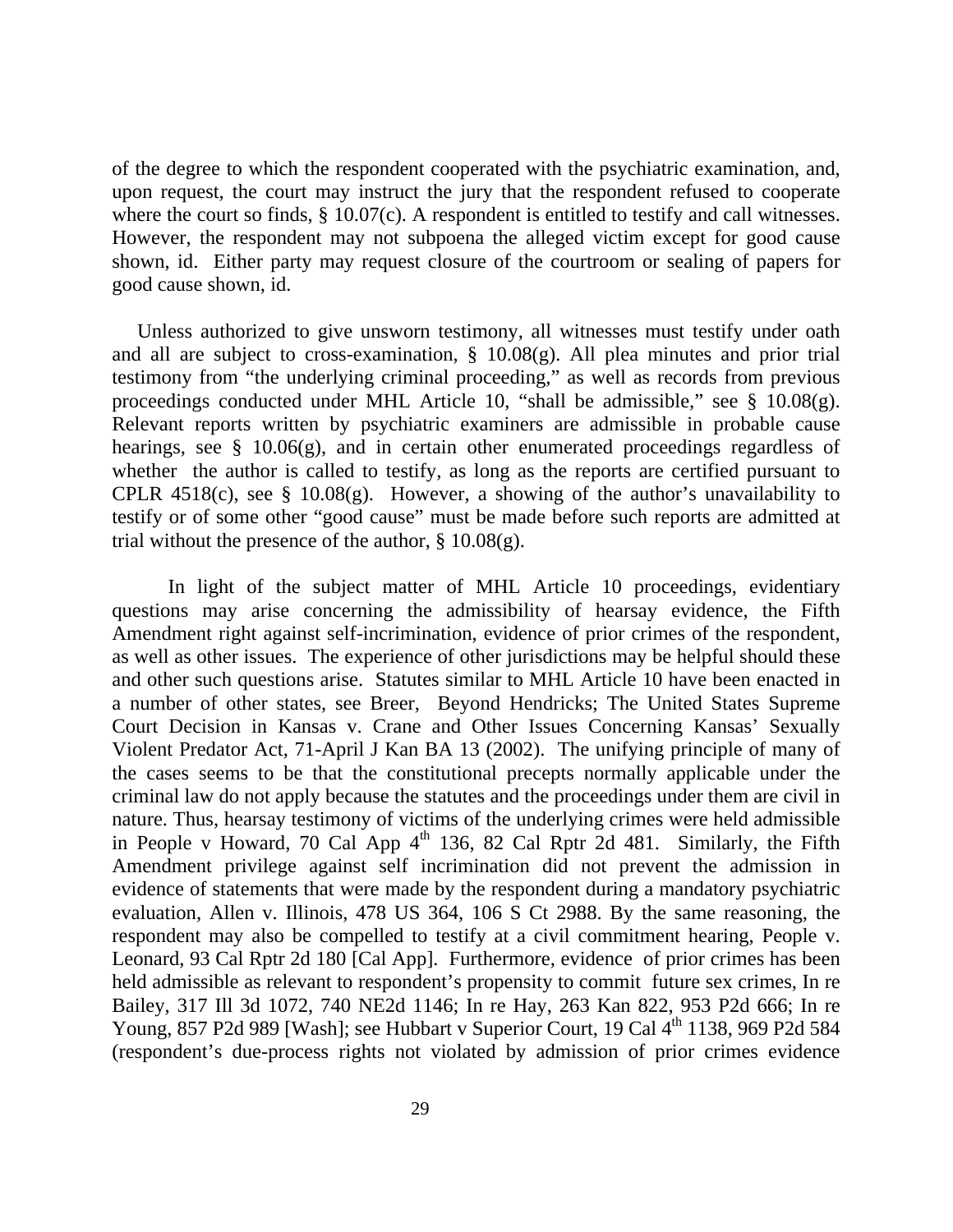where statute precluded finding of dangerousness based on prior crimes alone). Other jurisdictions have also held that a respondent cannot avoid the admission of the more prejudicial aspects of his or her prior criminal history by stipulating to his or her past convictions, In re Williams, 628 NW2d 447 [Iowa]; In re Crane, 269 Kan 578, 7 P3d 285, vacated on other grds 534 US 407, 122 S Ct 867; In re Turay, 139 Wash 2d 379, 986 P2d 790, cert denied 531 US 1125, 121 S Ct 880. While the cited cases, with the exception of Allen v. Illinois, supra, are not binding in this state, their unifying principle – that the trial is civil, not criminal in nature – certainly must be considered.

## D. Burden of Proof and Issues for the Trier of Fact

 The jury (or the court in a nonjury trial) must determine whether the respondent is a "detained sex offender who suffers from a mental abnormality," MHL § 10.07(d); see §  $10.03(g)$ , (i). Where a showing is made that the respondent was convicted of a "sex" offense," see § 10.03(p), or was found not guilty by reason of mental disease or defect for acts constituting such an offense, the respondent's commission of such an offense is to be deemed established and the issue cannot be relitigated, § 10.07(c).

 The burden of proof rests with the Attorney General, who must prove that the respondent is "a detained sex offender who suffers from a mental abnormality" by clear and convincing evidence, § 10.07(d). Where the respondent has been charged with a "sex offense" and has been committed pursuant to CPL Article 730, the Attorney General also has the burden of proving by clear and convincing evidence that the respondent "did engage in the conduct constituting such offense," § 10.07(d). Where the petition alleges the respondent's commission of a "designated felony" before April 13, 2007, the jury must determine whether the offense was "sexually motivated" as defined in section 10.03(s), see § 10.07(c). A finding that the respondent is a "detained sex offender who suffers from a mental abnormality" may not be made solely on the basis of the respondent's commission of a sex offense, and the jury must be so admonished, § 10.07(d).

## E. Verdict and Postverdict Procedures

 A jury determination made in a trial conducted pursuant to MHL § 10.07 must be unanimous, § 10.07(d). If the jury determines unanimously (or the court in a nonjury trial determines) that the Attorney General has not met the burden of proving by clear and convincing evidence that the respondent is a "detained sex offender who suffers from a mental abnormality," the petition must be dismissed and the respondent released, § 10.07(e). If the jury is unable to reach a unanimous verdict, the court must continue any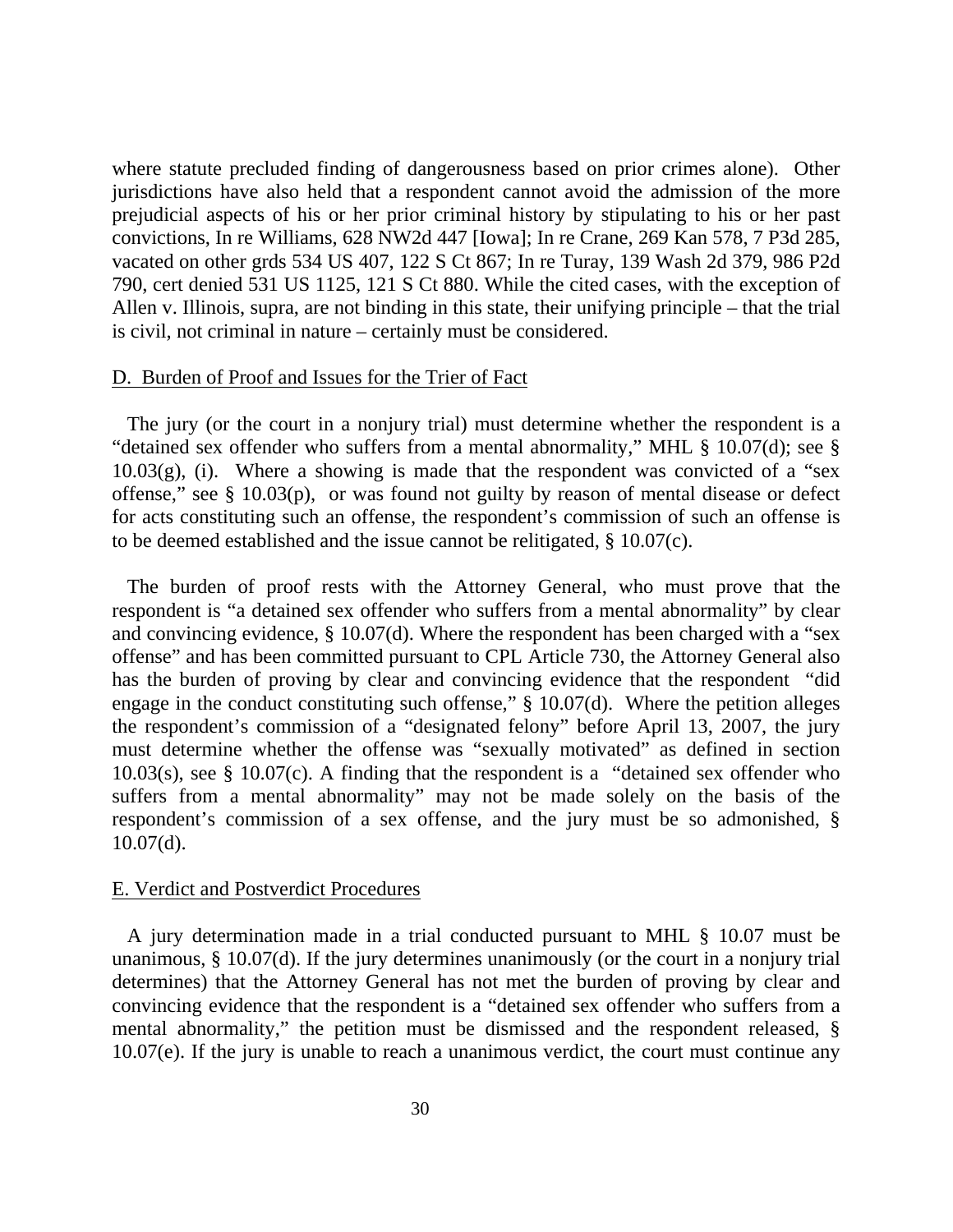existing commitment order and schedule a second trial to be held within 60 days, id. If the jury is unable to reach a unanimous verdict in the second trial, the petition must be dismissed, id.

Under MHL § 10.07(f), where the jury unanimously determines (or the court in a nonjury trial determines) that the respondent is a "detained sex offender who suffers from a mental abnormality," the court must proceed to determine whether the respondent is a "dangerous sex offender requiring confinement," see § 10.03(e), or is instead a "sex offender requiring strict and intensive supervision," see § 10.03(r). The former status must be assigned if the court finds, by clear and convincing evidence, that the respondent has "a mental abnormality involving such a strong predisposition to commit sex offenses, and such an inability to control behavior, that the respondent is likely to be a danger to others and to commit sex offenses if not confined to a secure treatment facility," § 10.07(f). The statute specifically provides that the parties may offer additional evidence and arguments bearing on whether the respondent is a "dangerous sex offender requiring confinement," id. In the event that the court determines that the respondent is a "dangerous sex offender requiring confinement," the respondent must be "committed to a secure treatment facility for care, treatment, and control until such time as he or she no longer requires confinement," id.

 Where the court does not find by clear and convincing evidence that the respondent is a "dangerous sex offender requiring confinement," it "shall make a finding of disposition" that the respondent is a "sex offender requiring strict and intensive supervision," and the respondent must be directed to submit to a regimen of such supervision pursuant to MHL § 10.11, see § 10.07(f). In making such a finding, the court must consider the conditions that would be imposed on the respondent if subject to a regimen of strict and intensive supervision, as well as "all available information about the prospects for the respondent's possible re-entry into the community," § 10.07(f).

## **V. Treatment and Confinement**

 A respondent found to be a "dangerous sex offender requiring confinement" must be committed to a secure treatment facility, see MHL § 10.03(o), and provided with such care, treatment and control as is prescribed by § 10.10.

Where the court determines pursuant to  $\S$  10.07(f) or 10.09(h) (pertaining to postconfinement release) that the respondent should be released to a regimen of "strict and intense supervision," it must first order the Division of Parole to recommend supervision requirements, § 10.11(a)(1). Such requirements are to be developed in consultation with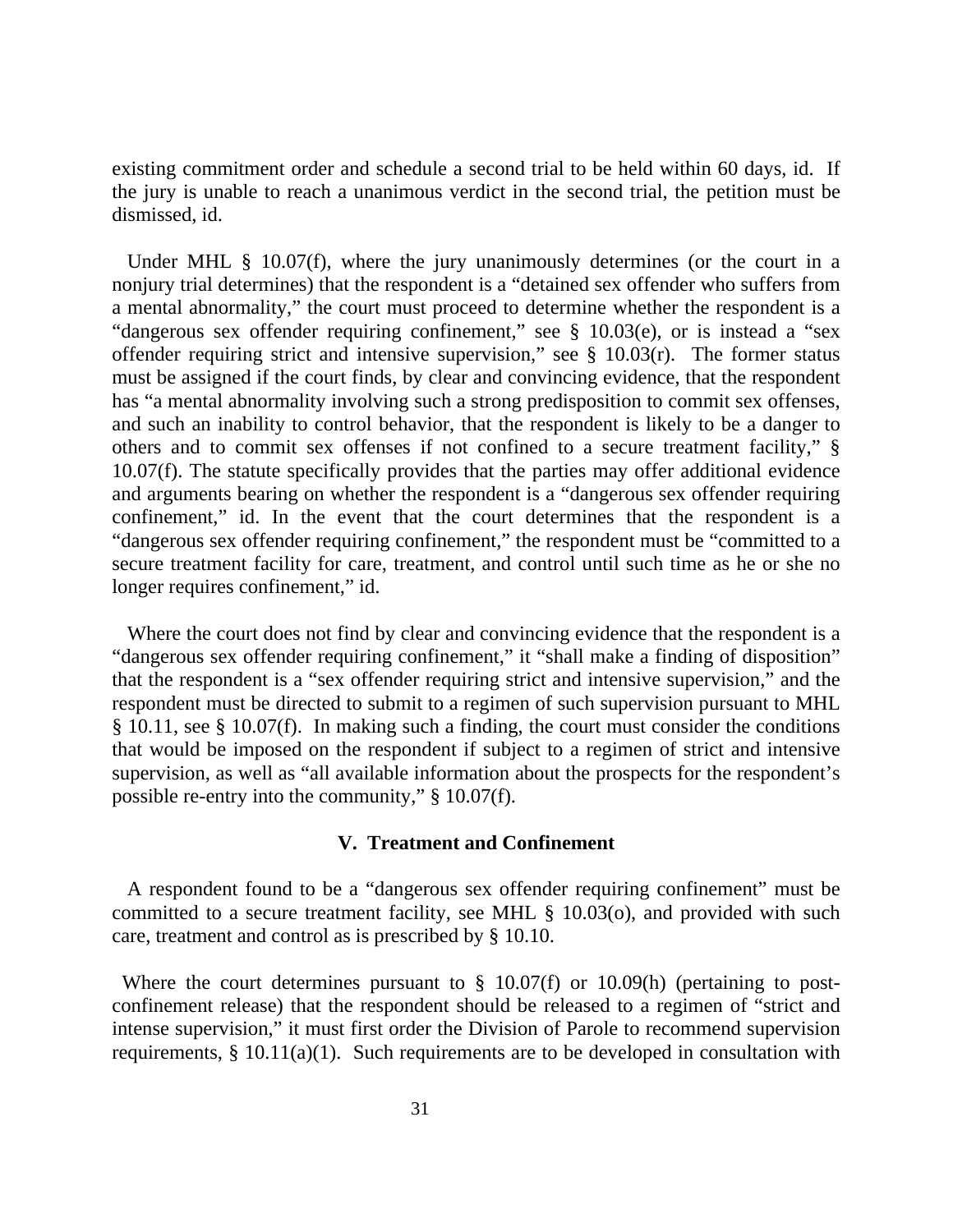the Commissioner of Mental Health or the Commissioner of Retardation and Developmental Disabilities and may include such measures as electronic monitoring, polygraph monitoring, specification of residence and prohibitions against contact with past or potential victims, § 10.11(a)(1). Additionally, the Commissioner of Mental Health or the Commissioner of Retardation and Developmental Disabilities must recommend a specific course of treatment after consultation with the respondent's treating psychiatrist or psychologist, id. Both the respondent and the Attorney General must be given copies of the recommended plan for treatment and supervision and both sides must be given an opportunity to be heard and make submissions of their own before the court issues its order specifying the conditions of supervision and treatment,  $\S 10.11(a)(1)$ , (2).

MHL § 10.11(b) prescribes certain minimum requirements for supervision and reporting when a respondent has been released into the community under a regimen of "strict and intense supervision." MHL § 10.11(d) delineates the procedures to be followed when a respondent has violated a condition of that regimen. The statute provides for the Division of Parole to take the respondent into custody immediately when it has "reasonable cause" to believe that the respondent has committed a violation or when a treating professional has reported that the respondent may be a "dangerous sex offender requiring confinement,"  $\S$  10.11(d)(1). Such an action must be followed by a detailed set of prescribed procedures, including an Attorney General's petition for confinement or modification of the terms of supervision and a judicial hearing on the petition, § 10.11(d)-(h).

## **VI. Post-commitment Review**

 An individual who has been retained in custody pursuant to MHL Article 10 is entitled to annual notice of the right to petition for discharge, MHL § 10.09(a). Annual psychiatric examinations of the respondent are also required, § 10.09(b). The Commissioner of Mental Health or the Commissioner of Mental Retardation and Developmental Disabilities is required to review the respondent's records and recent psychiatric reports and to make a written determination as to whether the respondent is currently a "dangerous sex offender requiring confinement," id. The Commissioner's determination must then be forwarded to the court, along with the notice of rights that was previously sent to the respondent, any waiver of those rights by the respondent, and the records, reports and psychiatric findings underlying the Commissioner's decision, §  $10.09(c)$ .

 If it appears from the material forwarded to the court that the respondent has petitioned for discharge or has not waived his or her right to petition, the court must hold an